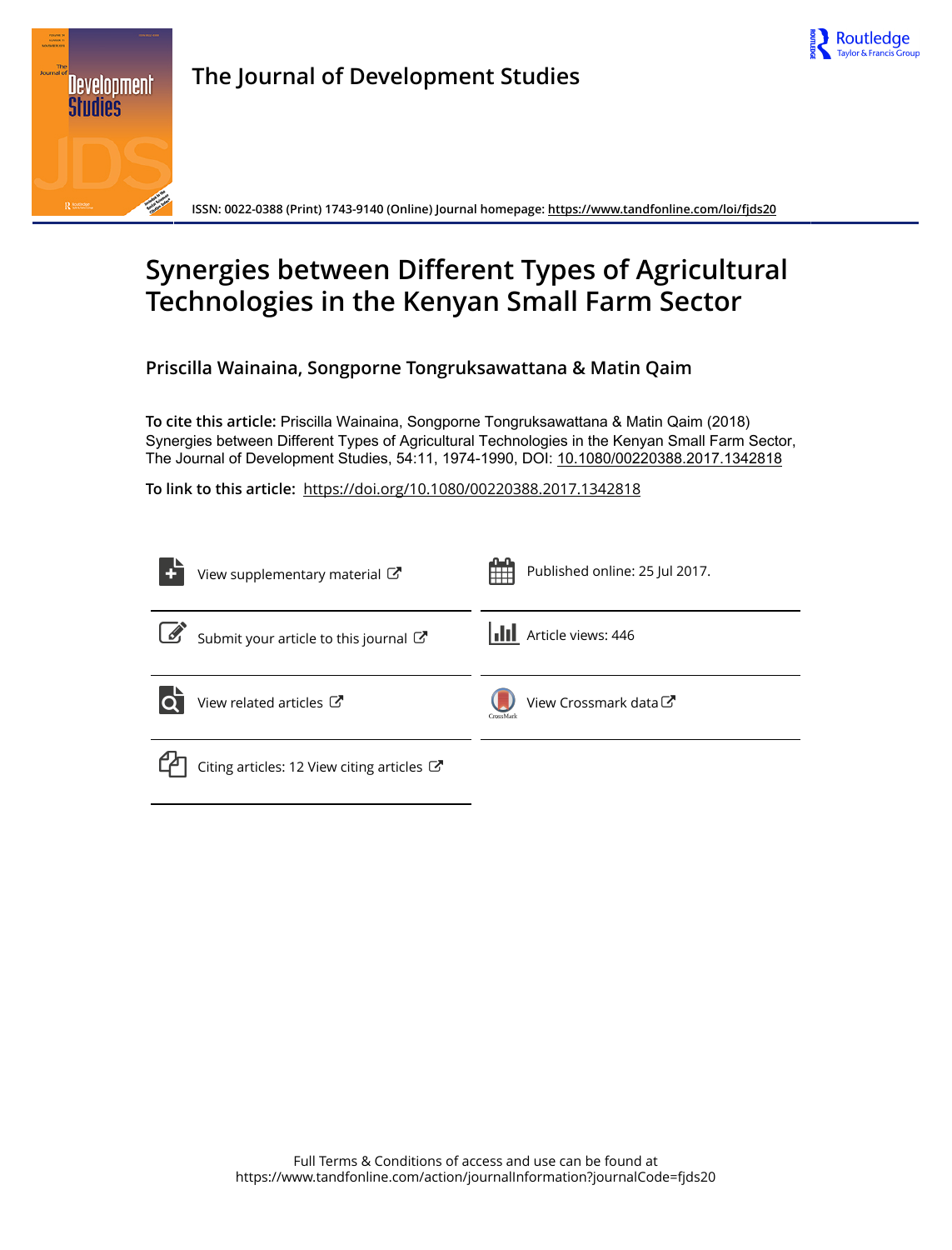Check for updates

# <span id="page-1-0"></span>Synergies between Different Types of Agricultural Technologies in the Kenyan Small Farm Sector

PRISCILLA WAINAINA\*, SONGPORNE TONGRUKSAWATTANA\*\* & MATIN QAIM†

\*Tegemeo Institute of Agricultural Policy and Development, Nairobi, Kenya, \*\*Partnership for Economic Policy (PEP) ICIPE – Duduville Campus, Nairobi, Kenya, † Department of Agricultural Economics and Rural Development, Georg-August-University of Goettingen, Goettingen, Germany

(Original version submitted October 2016; final version accepted May 2017)

ABSTRACT Sustainable intensification of agriculture will have to build on various innovations, but synergies between different types of technologies are not yet sufficiently understood. We use representative data from small farms in Kenya and propensity score matching to compare effects of input-intensive technologies and natural resource management practices on household income. When adopted in combination, positive income effects tend to be larger than when individual technologies are adopted alone. The largest gains occur when improved seeds are adopted together with organic manure and zero tillage. These results point at important synergies between plant breeding technologies and natural resource management practices.

# 1. Introduction

Global demand for food and farm commodities continues to grow, while land and other natural resources required for agricultural production are becoming increasingly scarce (Godfray et al., [2010](#page-16-0); Hertel, [2015\)](#page-16-0). In sub-Saharan Africa, population growth is particularly strong and will likely remain so over the coming decades. Sub-Saharan Africa is also the region with the highest rates of poverty and under-nutrition, and the lowest rates of productivity growth in agriculture. Many of the poor and undernourished people live in rural areas and depend on smallholder agriculture as the main source of income and employment. To reduce poverty and increase food security in sub-Saharan Africa will require substantial productivity and income growth in the small farm sector (Carletto, Ruel, Winters, & Zezza, [2015;](#page-16-0) Christiaensen, [2017\)](#page-16-0). There is an urgent need for sustainable agricultural intensification, defined as producing more from the same area of land while reducing negative environmental impacts and increasing contributions to environmental services (Godfray et al., [2010;](#page-16-0) Pretty, Toulmin, & Williams, [2011\)](#page-17-0).

The development and use of improved seeds, chemical fertilisers, pesticides, and irrigation has contributed to large productivity gains in Asia and Latin America over the last few decades. These developments became widely known as the green revolution (Evenson & Gollin, [2003\)](#page-16-0). While more recently the use of external inputs has also increased in Africa, input intensities are still much lower than

Correspondence Address: Priscilla Wainaina, Tegemeo Institute of Agricultural Policy and Development; P O Box 20498-00200 Nairobi, Kenya. Email: pwainaina@tegemeo.org

Supplementary Materials are available at <https://doi.org/10.1080/00220388.2017.1342818>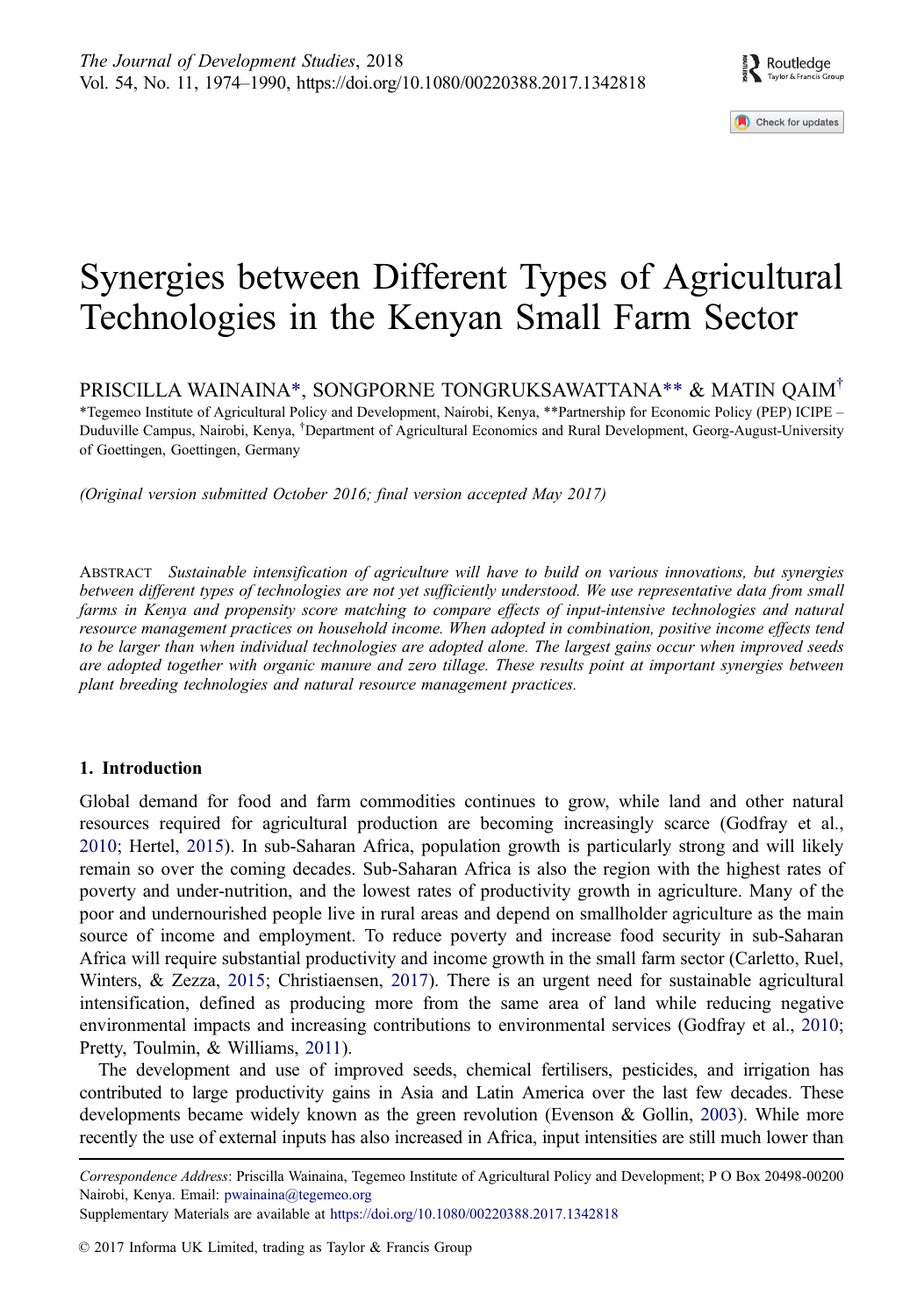<span id="page-2-0"></span>in most other parts of the world, due to various constraints (Binswanger-Mkhize & Savastano, [2017](#page-15-0)). Wider use of improved seeds and agrochemicals will have an important role to play for increasing and stabilising yields in the African small farm sector. However, in addition to the use of external inputs, sustainable intensification will also require improved agronomy to conserve natural resources. Natural resource management (NRM) technologies build on integrated agronomic principles and include practices such as conservation tillage, intercropping, terracing of sloped land, and use of locally available organic inputs. NRM technologies can reduce farmers' reliance on external inputs and thus reduce the environmental footprint of agricultural production (Altieri, [2002](#page-15-0); Hobbs, Sayre, & Gupta, [2008\)](#page-16-0). NRM practices can also help to reduce resource degradation and make farming more resilient to varying climatic shocks (Di Falco & Veronesi, [2013](#page-16-0); Sanchez, [2002\)](#page-17-0).

While in the wider public debate, input-intensive technologies and NRM practices are often depicted as two conflicting approaches (Greenpeace Africa, [2015\)](#page-16-0), recent evidence shows that farmers sometimes adopt combinations of both types of technologies (Kassie, Teklewold, Jaleta, Marenya, & Erenstein, [2015;](#page-16-0) Wainaina, Tongruksawattana, & Qaim, [2016](#page-17-0)). Synergistic relationships may contribute positively to agricultural production and incomes. For instance, Sanchez ([2002\)](#page-17-0) argued that green revolution varieties could have been more successful in Africa if they had been adopted together with improved soil management practices. While this is plausible, there is little concrete evidence about synergistic relationships in smallholder environments. This is mainly due to the fact that available impact studies primarily focus on single technologies or compare effects of similar types of technologies. For instance, recent studies have analysed productivity and income effects of improved seeds, sometimes in combination with chemical inputs (Asfaw, Shiferaw, Simtowe, & Lipper, [2012;](#page-15-0) Becerril & Abdulai, [2010](#page-15-0); Kabunga, Dubois, & Qaim, [2014](#page-16-0); Mathenge, Smale, & Olwande, [2014;](#page-16-0) Shiferaw, Kassie, Jaleta, & Yirga, [2014](#page-17-0)). Other studies have looked at the impact of organic manure, conservation agriculture, and related soil and water management practices (Kassie, Zikhali, Pender, & Köhlin, [2010](#page-16-0); Pender & Gebremedhin, [2008;](#page-17-0) Wollni, Lee, & Thies, [2010\)](#page-17-0). A few recent studies have started to take a broader approach, analysing the impact of selected technology combinations in Zambia, Malawi, and Ethiopia (Kassie, Erenstein, Jaleta, Marenya, & Mekuria, [2015:](#page-16-0) Kassie, Teklewold, Marenya, Jaleta, & Erenstein, [2015;](#page-16-0) Manda, Alene, Gardebroek, Kassie, & Tembo, [2016](#page-16-0); Teklewold, Kassie, Bekele, & Köhlin, [2013\)](#page-17-0). This is an emerging and important body of literature. More evidence from various settings is needed, in order to guide future agricultural technology strategies. We contribute to this literature by using representative survey data from maize farmers in Kenya. In particular, we analyse and compare the impacts of different types of technologies – such as improved seeds, chemical fertilisers, organic manure, zero tillage, and crop residue management – as well as various technology combinations on farm household income. Household income is chosen as a comprehensive welfare measure, because looking at crop yields or revenues alone might be misleading from a broader development perspective. A propensity score matching approach is used to reduce problems of selection bias. Estimates with instrumental variables are also conducted as a robustness check. As the analysis builds on data collected in one single year and the number of adopters for certain technology combinations is relatively small, our intention is not to provide conclusive evidence about impacts and synergies. Rather, we want to highlight that important synergistic relationships exist, which should be accounted for more explicitly in future technology adoption and impact studies.

The rest of this article is structured as follows. Section 2 provides an overview of the survey data and the technologies considered in the analysis, while [Section 3](#page-7-0) introduces the statistical methods. Estimation results are presented and discussed in [Section 4.](#page-10-0) [Section 5](#page-14-0) concludes.

# 2. Data, technologies considered, and descriptive statistics

# 2.1. Farm survey

A representative survey of maize-producing farm households was conducted in Kenya in 2012/13, covering all of the country's six agroecological zones (AEZs) as defined by Hassan [\(1998](#page-16-0)). Maize is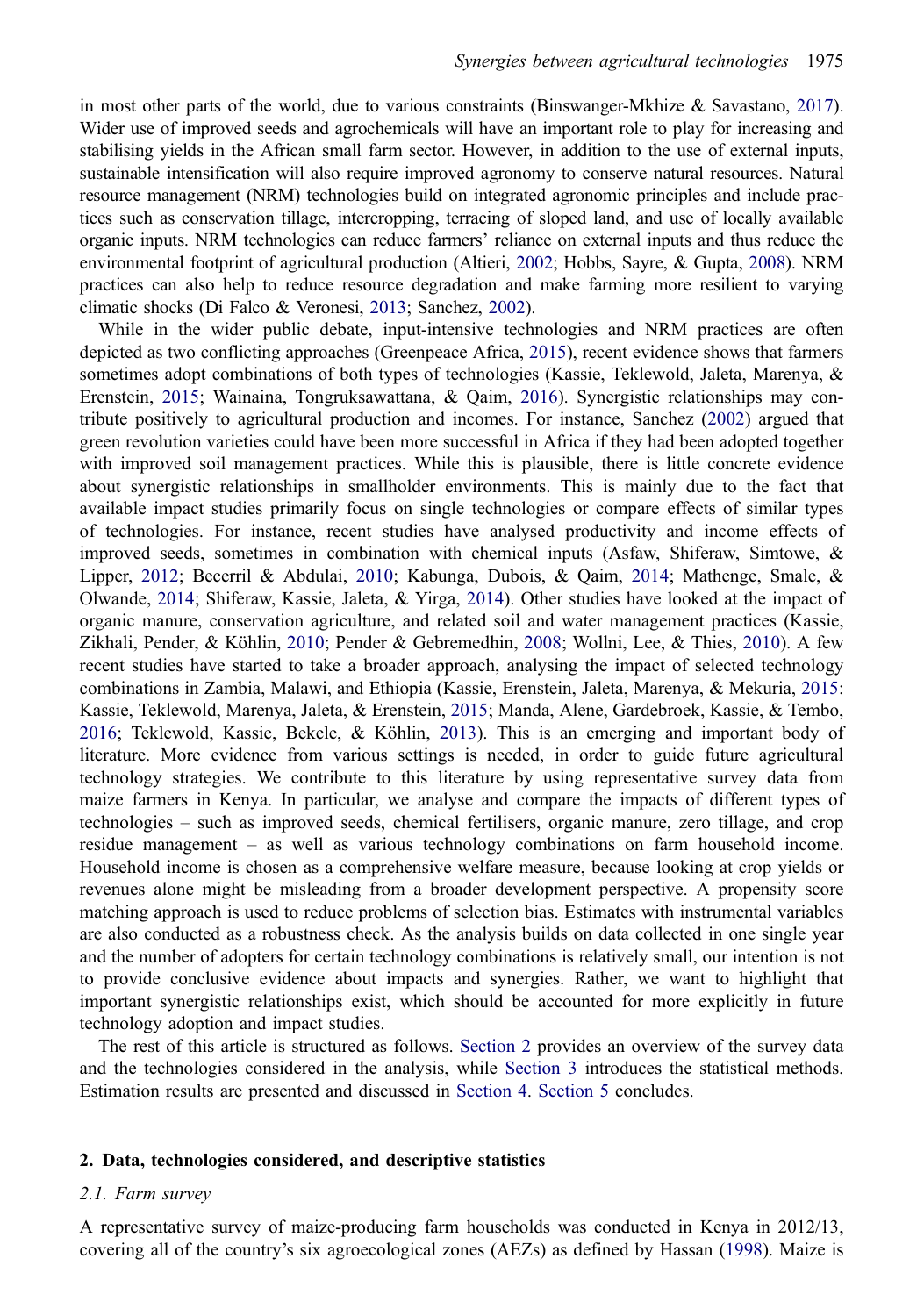### <span id="page-3-0"></span>1976 P. Wainaina et al.

|                                                                                                                                                         | Highland<br>tropics                     | Moist tran-<br>sitional                         | Moist mid-<br>altitude                         | Dry tran-<br>sitional                   | Dry mid-<br>altitude                       | Lowland<br>tropics                       |
|---------------------------------------------------------------------------------------------------------------------------------------------------------|-----------------------------------------|-------------------------------------------------|------------------------------------------------|-----------------------------------------|--------------------------------------------|------------------------------------------|
| Elevation (meters)<br>Annual rainfall(mm)<br>Average temperature $(^{\circ}C)$<br>Maize area ('000 ha)<br>Share of national maize<br>production $(\% )$ | 1600-2900<br>>1800<br>15.2<br>307<br>35 | 1200-2000<br>$1000 - 1800$<br>19.7<br>461<br>20 | 1100-1500<br>$800 - 1200$<br>22.1<br>118<br>20 | 1100-1700<br>< 800<br>19.7<br>118<br>10 | 700-1400<br>$400 - 800$<br>22<br>118<br>10 | < 700<br>$400 - 1400$<br>25.5<br>33<br>5 |
| Potential maize yield (t/ha)<br>Actual maize yield (t/ha)<br>Share of households<br>surveyed $(\% )$                                                    | 6.7<br>2.0<br>18                        | 5.2<br>0.7<br>26                                | 5.2<br>1.1<br>18                               | 4.5<br>1.1<br>15                        | 2.7<br>0.5<br>16                           | 3.3<br>1.0<br>7                          |

Table 1. Agroecological zones in Kenya and regional distribution of sampled households

Source: Adapted from Hassan (1998) and Jaetzold, Schmidt, Hornetz, and Shisanya (2005).

the main staple food crop in Kenya and is produced by almost all farm households for home consumption; surplus quantities are sold in local markets. To select households, we used a multistage random sampling technique, building on official statistics and census data (Kenya National Bureau of Statistics [KNBS], [2010](#page-16-0)). In each AEZ, we randomly selected sub-locations (Kenya's smallest administrative units). The appropriate number of sub-locations was determined proportional to the maize area in each AEZ. In total, 120 sub-locations were sampled. In each sub-location, 12 households were randomly selected, except for the coastal lowlands where only six households were selected per sub-location due to budgetary constraints. The total sample includes 1344 farm household observations. Table 1 shows a few general characteristics of the six AEZ and the regional distribution of the sampled households.

The survey was implemented between December 2012 and February 2013. Face-to-face interviews were conducted by a local team of enumerators who were supervised by the researchers. The structured questionnaire focused on maize production aspects at the individual plot level, technology adoption, other farm and non-farm economic activities of the household, as well as broader socioeconomic household and contextual characteristics. The reference period for all income and expenditure data was the calendar year 2012. The average farm size in the sample is 5.6 acres. Households are relatively poor with a mean per capita annual income of around 46 thousand Kenya shillings (KES), equivalent to 460 US dollars ([Table 2\)](#page-4-0). Other sample descriptive statistics are described in the following.

## 2.2 Technologies considered

In this analysis, we consider seven different technologies. These seven technologies include the most widely used technologies by maize farmers in Kenya, as well as NRM practices that have recently been promoted by local and international development programmes (Wainaina et al., [2016\)](#page-17-0). Out of the seven technologies, two can be classified as input-intensive technologies, namely improved maize seeds and chemical fertilisers. Improved seeds, which were adopted by 85 per cent of the farmers in our sample [\(Table 2\)](#page-4-0), include both hybrids and open-pollinated varieties (OPVs). Improved hybrids and OPVs that are available in Kenya have higher yield potentials than traditional landraces under favourable environments. While breeders are also developing and disseminating more stress-tolerant improved varieties of maize (including drought-tolerant seeds), their uptake was still relatively low in Kenya during the time of our survey in 2012/13 (Fisher et al., [2015\)](#page-16-0). The other five technologies considered can be classified as NRM technologies, namely terracing, soil bunds, crop residue management, zero tillage, and use of organic manure.

Terraces and soil bunds are both practices intended to reduce the problem of soil erosion, especially on sloped land (Gebremedhin & Swinton, [2003\)](#page-16-0). These two practices differ in terms of investment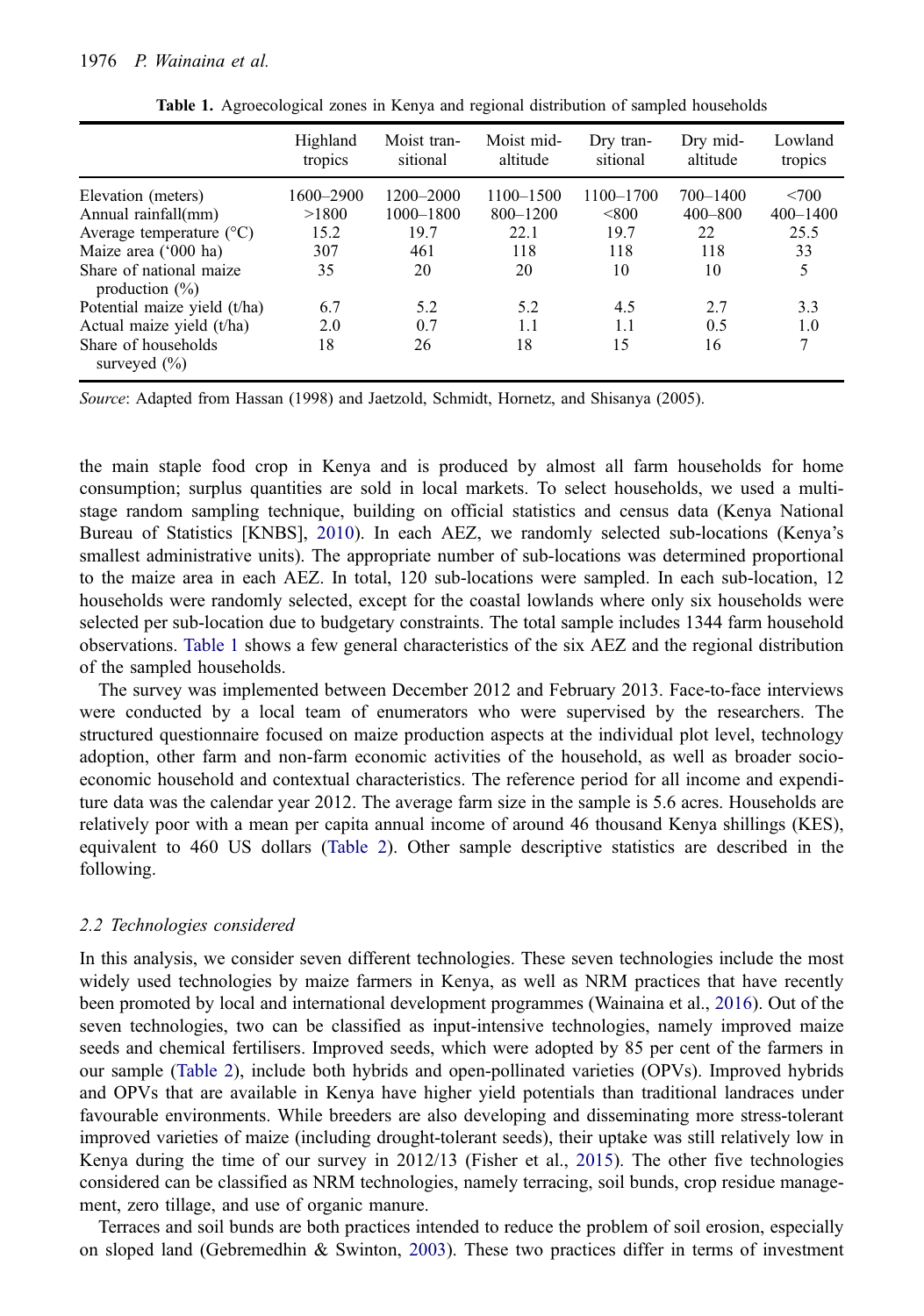<span id="page-4-0"></span>

|                                                                                                                                                                            | 5g                                                                                                                                                                                                                                                                                                                                                                                                                                                                                                                                     |                                                                                           |                                                                          |
|----------------------------------------------------------------------------------------------------------------------------------------------------------------------------|----------------------------------------------------------------------------------------------------------------------------------------------------------------------------------------------------------------------------------------------------------------------------------------------------------------------------------------------------------------------------------------------------------------------------------------------------------------------------------------------------------------------------------------|-------------------------------------------------------------------------------------------|--------------------------------------------------------------------------|
| Variable name                                                                                                                                                              | Variable description                                                                                                                                                                                                                                                                                                                                                                                                                                                                                                                   | Mean                                                                                      | Std. Dev.                                                                |
| Household income<br>Per capita income<br>Outcome variables<br>Technologies                                                                                                 | Total annual income generated by the household in KES <sup>a</sup><br>Total household income per person in KES <sup>ª</sup>                                                                                                                                                                                                                                                                                                                                                                                                            | 257,643<br>45,791                                                                         | 70,582<br>323,721                                                        |
| Improved seeds<br>Crop residues<br>Zero tillage<br>Soil bunds<br>Fertiliser<br>Terraces<br>Covariates<br>Manure                                                            | $=$ 1if farmer left any crop residues on the plot, 0 otherwise<br>are improved maize varieties, 0 otherwise<br>=1 if farmer applied chemical fertilisers, 0 otherwise<br>$=1$ if farmer had soil bunds on the plot, 0 otherwise<br>$=$ 1if farmer has constructed terraces, $0$ otherwise<br>=1if farmer practiced zero tillage, 0 otherwise<br>=1 if farmer used animal manure, 0 otherwise<br>$=$ 1 if seeds                                                                                                                         | $0.55$<br>$0.20$<br>$0.60$<br>0.85<br>0.60<br>$\begin{array}{c} 0.13 \\ 0.65 \end{array}$ | 0.36<br>64.0<br>$6+0.49$<br>0.50<br>0.40<br>0.33<br>0.48                 |
| Socio-economic characteristics<br>Productive assets<br>Off-farm income<br>Household size<br>Occupation<br>Education<br>Farm size<br>Male<br>LUT<br>Age                     | = 1 if farming is the main occupation of the household head, 0 otherwise<br>Total value of non-land productive assets in KES <sup>ª</sup><br>Years of formal education of the household head<br>household head is male, 0 otherwise<br>of off-farm income in total income<br>Total land owned by the household in acres.<br>Age of the household head in years<br>Number of household members.<br>Total livestock units<br>Proportion<br>$= 1$ if the $\overline{1}$                                                                   | 42,552<br>5.57<br>5.57<br>0.76<br>53.96<br>6.46<br>0.47<br>$0.81$<br>7.71                 | 173,962<br>7.46<br>13.86<br>0.39<br>9.12<br>0.42<br>4.48<br>2.56<br>0.31 |
| Info on soil management<br>Info on crop residue<br>Info improved seeds<br>Info on zero tillage<br>Institutional variables<br>Group membership<br>Market distance<br>Credit | =1 if household got extension information on soil and water conservation practices, 0 otherwise<br>=1 if household got extension information on improved maize varieties, 0 otherwise<br>=1 if household got extension information on crop residues, 0 otherwise<br>=1 if household got extension information on zero tillage, 0 otherwise<br>$=$ 1if household took any credit in the previous year, 0 if not<br>$=1$ if household participates in any group and 0 otherwise.<br>Distance in walking hours to the nearest main market | 0.65<br>0.20<br>$\begin{array}{c} 0.87 \\ 1.62 \end{array}$<br>0.14<br>0.33<br>0.47       | 0.40<br>$0.33$<br>1.57<br>0.48<br>0.34<br>0.47<br>0.50                   |
| Farm characteristics<br>Fertile land<br>Slopy land<br>Own land                                                                                                             | of owned land out of all land under cultivation<br>Proportion of fertile land<br>Proportion of slopy land<br>Proportion                                                                                                                                                                                                                                                                                                                                                                                                                | 0.38<br>0.69<br>0.88                                                                      | 0.46<br>0.25<br>0.44                                                     |
|                                                                                                                                                                            |                                                                                                                                                                                                                                                                                                                                                                                                                                                                                                                                        |                                                                                           | (continued)                                                              |

Table 2. Summary statistics of outcome variables, technology adoption, and covariates Table 2. Summary statistics of outcome variables, technology adoption, and covariates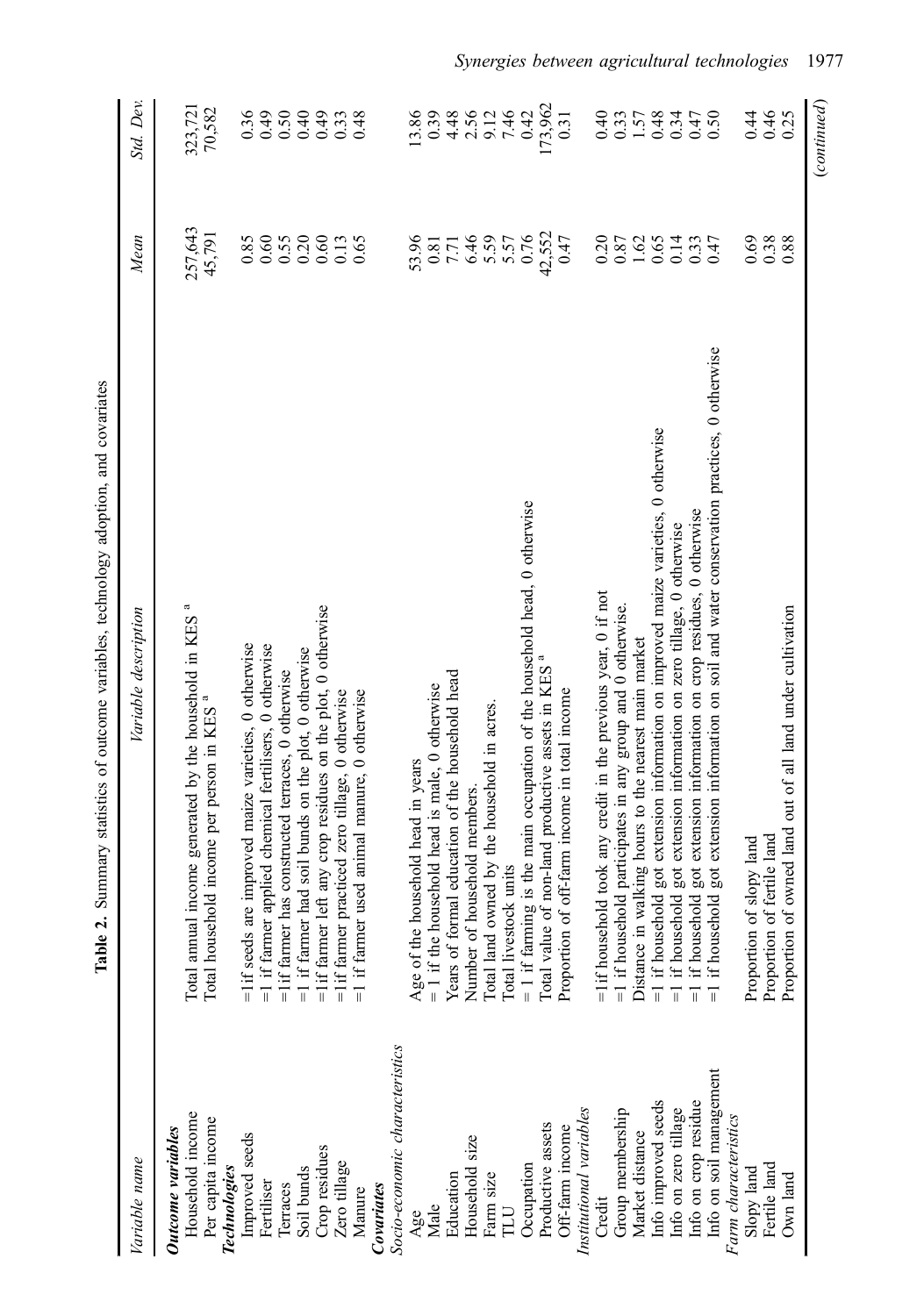| Variable name                                              | Variable description                                                                                                                                                                                                                                                  | Mean         | Std. Dev.               |
|------------------------------------------------------------|-----------------------------------------------------------------------------------------------------------------------------------------------------------------------------------------------------------------------------------------------------------------------|--------------|-------------------------|
| Climatic shocks<br>AEZ dummies<br>Flooding<br>Drought      | of flooding experienced between 2003-2012<br>of drought experienced between 2003-2012<br>Frequency<br>requency                                                                                                                                                        | 4.06<br>1.10 | 4.35<br>$\overline{60}$ |
|                                                            | ehold is located in the dry mid attitude, 0 otherwise.<br>$=1$ if hous                                                                                                                                                                                                | 0.16         | 0.37                    |
| Dry mid-altitude<br>Dry transitional<br>Moist transitional | $=$ 1 if household is located in the dry transitional, 0 otherwise                                                                                                                                                                                                    | 0.15         | 0.36                    |
|                                                            | $=$ 1 if household is located in the moist transitional, 0 otherwise                                                                                                                                                                                                  | 0.26         | 0.44                    |
| <b>High tropics</b>                                        | =1 if household is located in the high tropics, 0 otherwise                                                                                                                                                                                                           | 0.18         | 0.38                    |
| Moist mid-altitude                                         | $=1$ if household is located in the moist mid attitude, 0 otherwise.                                                                                                                                                                                                  | 0.18         | 0.38                    |
|                                                            | Notes: The number of observations is n = 1337 (seven observations had to be dropped due to missing values). <sup>a</sup> KES, Kenyan Shilling; 1 US dollar = 100 KES. <sup>b</sup> AEZ,<br>agroecological zone; the lowland tropics are defined as the base category. |              |                         |

Table 2. (Continued) Table 2. (Continued)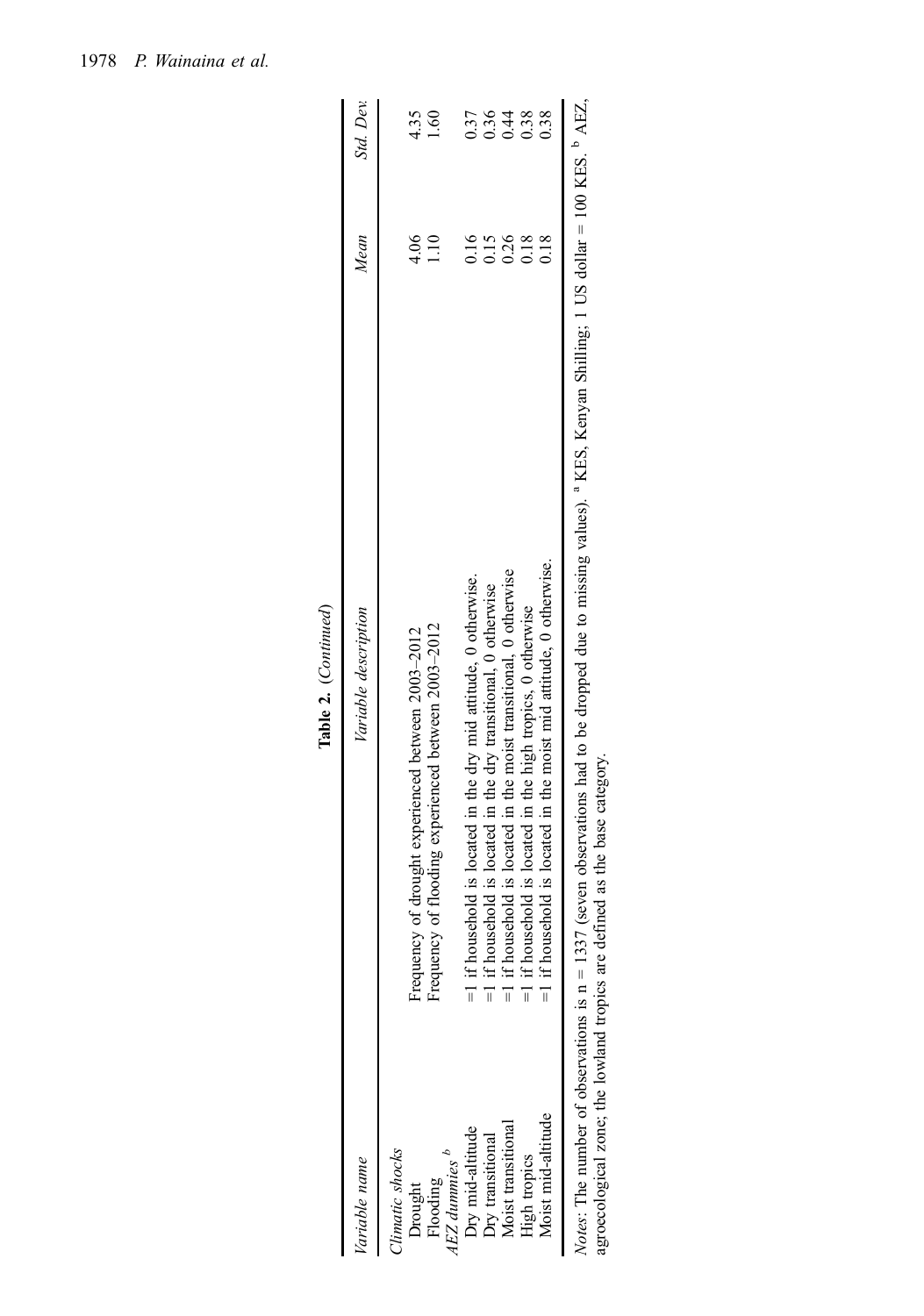<span id="page-6-0"></span>costs, durability, and effectiveness of erosion abatement. Stone terraces are constructed walls that retain embankments of soil. Their construction involves preparing a base for the wall, transporting construction rocks, and carefully layering the stones. Stone terraces are more effective than soil bunds in preventing soil erosion on steep slopes prone to heavy runoff. More than 50 per cent of the farmers in the sample have actually constructed stone terraces [\(Table 2\)](#page-4-0). Soil bunds, on the other hand, are embankments made by ridging soil on the lower side of a ditch along a slope contour (Gebremedhin  $\&$ Swinton, [2003](#page-16-0)). They can be constructed by hand digging or ploughing and are cheaper and easier to establish than stone terraces. Soil bunds are used by 20 per cent of the sample farms.

Crop residue management and zero tillage are both important elements of conservation agriculture (Hobbs et al., [2008](#page-16-0)), which, however are not always adopted together. In our sample, crop residue management is practiced by 60 per cent of the farmers, whereas zero tillage was adopted by only 13 per cent. Both practices help to conserve the structure of the uppermost soil layers, thus reducing erosion and water evaporation. Crop residue management (mulching) also improves water infiltration and reduces maximum temperatures in the soil surface layers. Finally, livestock manure, which is used by 65 per cent of the sample farmers, adds nutrients and organic matter to the soil.

#### 2.3. Socio-economic characteristics

[Table 2](#page-4-0) presents summary statistics of the key socio-economic variables used in this analysis. As explained, the outcome variable for the impact evaluation is household income. We look at total household income as well as income in per capita terms. Household income is defined as the net income (revenue minus production costs) from all economic activities of the different household members, including maize and other farm enterprises, as well as off-farm income sources. Looking at revenues alone would not be sufficient, because technology adoption can also affect production costs. While technologies adopted in maize may be expected to have the largest effects on income from maize production, spillover effects to other farm and non-farm activities may occur. The use of certain inputs or practices in one crop may affect productivity also in other crops, and constraints in household endowments with land, labour, and financial capital can imply important spillover effects to other farm and non-farm activities (Babatunde & Qaim, [2010;](#page-15-0) Lee, [2005;](#page-16-0) Noltze, Schwarze, & Qaim, [2013\)](#page-17-0). Such spillovers between the different economic activities of the household are captured when looking at total household income as the outcome variable in the impact evaluation. Net income is considered a comprehensive measure of household living standard.

[Figure 1](#page-7-0) provides an overview of the structure of household income by agroecological zone. In spite of some regional differences, maize production accounts for 10–20 per cent of total income in all zones. Other crops and livestock together account for another 30–40 per cent, implying that off-farm activities account for 40–60 per cent of total incomes. Among the off-farm activities, employed labour is the most important source of income, followed by self-employed trade and business activities.<sup>[1](#page-15-0)</sup>

The treatment variables for the impact evaluation are technology adoption, referring to the seven technologies described above plus selected technology combinations. In principle, 128 different combinations are possible, but many of these combinations are not observed in reality. We focus on those that are more common so that a sufficient number of adopters is available for the statistical analysis. It should be mentioned that data on technology adoption were collected at plot level, even though the impact evaluation is done at household level. We define a household as adopter if it adopted the particular technology on at least one of the plots. The covariates used to explain adoption are shown in the lower part of [Table 2](#page-4-0). They comprise a set of socio-economic, institutional, farm, and agroecological characteristics. We also use two variables related to climatic shocks, namely drought and flooding events experienced by farmers during a period of 10 years prior to the survey.

Table A1 (Supplementary Materials) compares mean values for different socio-economic variables between adopters and non-adopters of the various technologies. Adopters of input-intensive technologies are significantly more educated and have better access to markets and credit than non-adopters of these technologies. For NRM technologies, while certain differences can be observed, there is no uniform pattern when comparing adopters and non-adopters. [Table 3](#page-8-0) compares income structures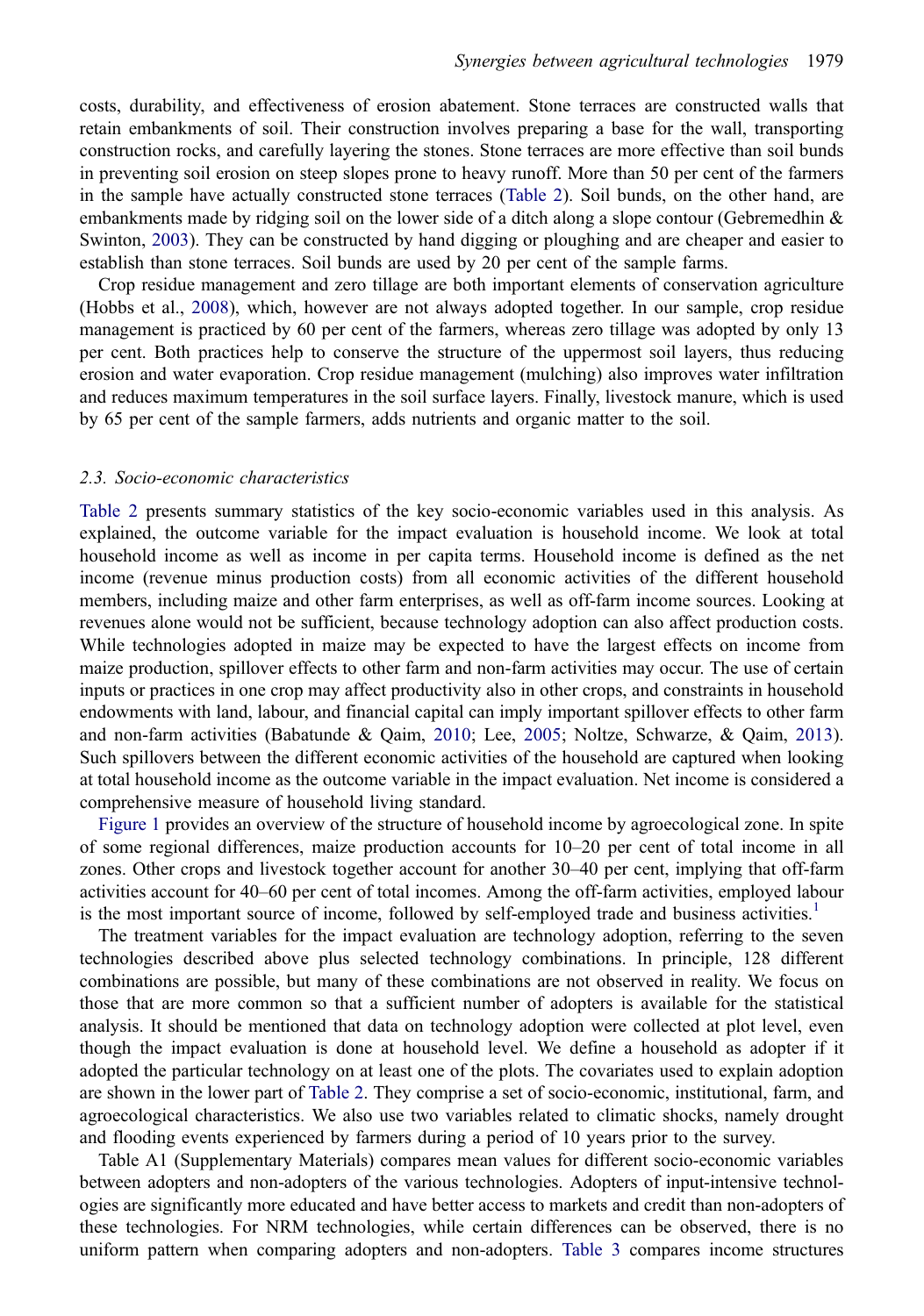<span id="page-7-0"></span>

Figure 1. Average structure of household income by agroecological zone.

between technology adopters and non-adopters. Various significant differences can be observed, underlining that the sub-groups are not identical and pursue different economic strategies.

[Table 4](#page-9-0) compares mean household income between adopters and non-adopters of each of the seven technologies. Adopters of input-intensive technologies have significantly higher income than nonadopters. In comparison, income differences between adopters and non-adopters of NRM technologies are less pronounced. However, these comparisons cannot be interpreted as impacts of technology adoption because of systematic differences between adopters and non-adopters. Such differences are controlled for in the subsequent statistical analysis.

## 3. Statistical methods

## 3.1. Impact assessment framework

We analyse the impact of technology adoption on farm household income. Income does not only refer to cash income but also includes the value of subsistence production. Agricultural technologies can affect income through various pathways, such as higher yields, lower production costs, or changes in household labour requirements that may entail time reallocation and higher or lower incomes from alternative economic activities. As different technologies can involve different pathways, we use income as a comprehensive indicator of household living standard.

The analysis is based on observational data, that is, the technologies considered were not assigned randomly. Instead, farmers chose themselves which particular innovations to adopt. As shown above, adopters and non-adopters are different in terms of various socio-economic characteristics. Hence, we cannot simply interpret observed income disparities as impacts of the technology without controlling for confounding factors. One common approach to deal with possible selection bias in impact assessment is to use propensity score matching (PSM) (Abadie & Imbens, [2006](#page-15-0); Dehejia & Wahba, [2002](#page-16-0); Rosenbaum & Rubin, [1983\)](#page-17-0). We use PSM techniques, as explained in more detail below.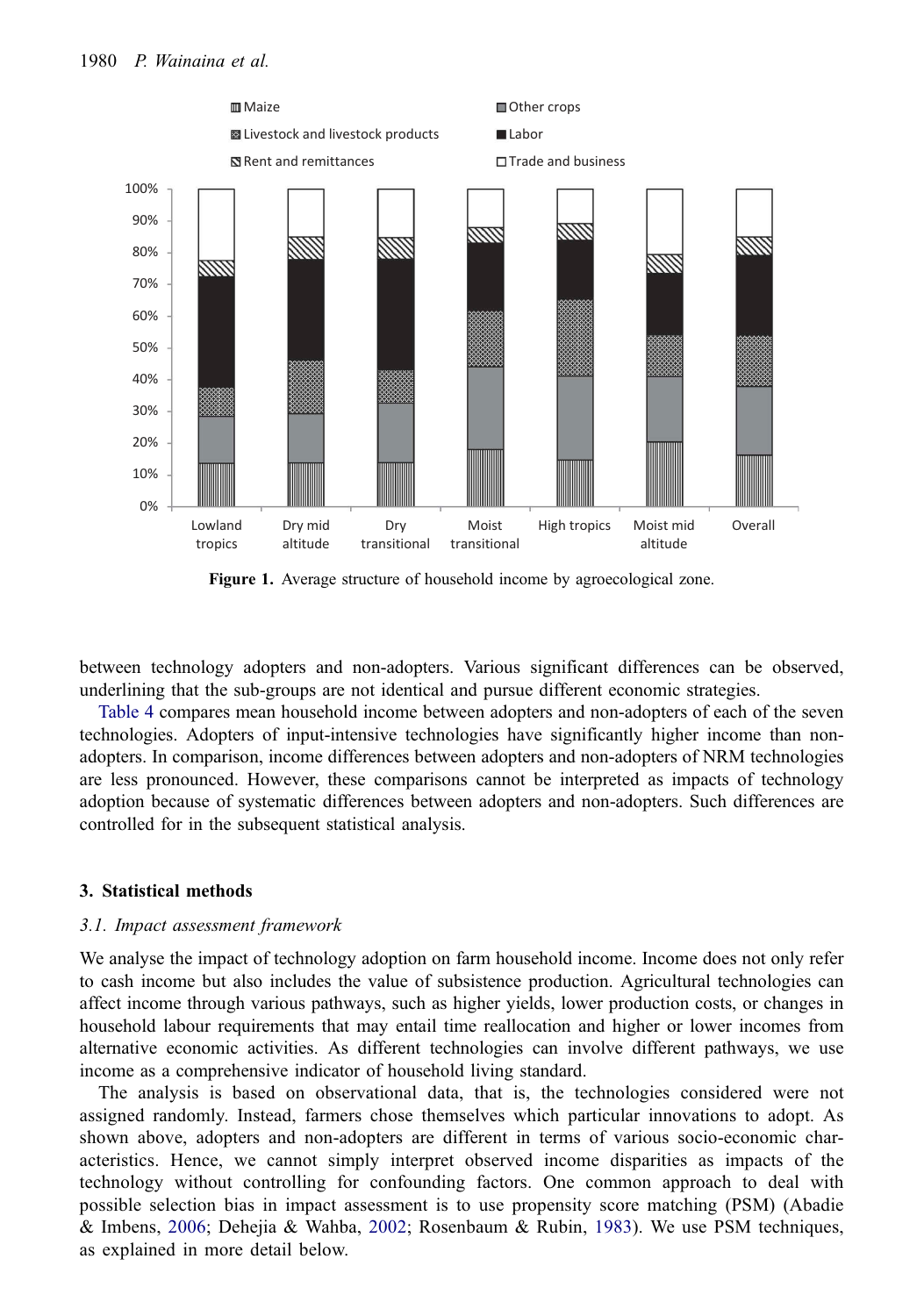<span id="page-8-0"></span>

| Trade and businesses | Non-<br>adopters<br>Adopters |                                                          |                        |                                                                       |                          |                |               | 15.00  |                                                  |
|----------------------|------------------------------|----------------------------------------------------------|------------------------|-----------------------------------------------------------------------|--------------------------|----------------|---------------|--------|--------------------------------------------------|
| Rent and remittances | adopters<br>Non-             | 8.80                                                     | 5.82                   | $48884$<br>$2884$                                                     |                          |                |               |        |                                                  |
|                      | Adopters                     | \$.22***<br>5.09**<br>5.06<br>6.32 ***<br>6.5.77<br>5.77 |                        |                                                                       |                          |                |               |        |                                                  |
| Labour               | adopters<br>Non-             | 31.84<br>29.95<br>20.95<br>20.95.32<br>20.20.20.20       |                        |                                                                       |                          |                |               |        |                                                  |
|                      | Adopters                     | $23.82***$<br>21.85***                                   |                        | 25.89<br>21.49**<br>21.344<br>23.02<br>25.05                          |                          |                |               |        |                                                  |
| Livestock            | Non-<br>adopters             |                                                          |                        | 1151385<br>15115855<br>15115855                                       |                          |                |               |        |                                                  |
|                      | Adopters                     | 7.09***                                                  |                        | $16.99$<br>$14.70***$<br>$18.38***$<br>$15.16*$<br>$16.67$<br>$16.25$ |                          |                |               |        |                                                  |
| Other crops          | adopters<br>Non-             |                                                          |                        | 16.61<br>18.73<br>20.88<br>20.11.27<br>21.13                          |                          |                |               |        |                                                  |
|                      | Adopters                     | $22.51***$<br>$23.49***$<br>$21.71$<br>$24.46**$         |                        |                                                                       |                          | 21.92<br>23.89 | 21.87         |        |                                                  |
| Maize                | adopters<br>Non-             | 14.51                                                    | 4.32<br>6.89           | 6.39                                                                  | $12.91$<br>$16.42$       |                | 18.15         |        |                                                  |
|                      | Adopters                     |                                                          | $7.63***$<br>5.84      |                                                                       | $\frac{16.03}{18.63***}$ | 15.61          | $15.29***$    | 16.32  |                                                  |
|                      |                              | proved seeds 16.64*                                      | ertilisers<br>erracing | oil bunds                                                             | rop residues             | Zero tillage   | <b>Aanure</b> | verall | Votes: ***, **, and *indicate significant differ |

| <br>7                                        |
|----------------------------------------------|
| Ĭ                                            |
| こじ へんちん くうこう こうしゃ                            |
| ֧֪֪֪֧֪֧֦֧֦֧֦֧֝֟֟֟֟֟֟֟֟֟֟֟֟֟֟֝֟֟֝֬֝֟֟֝֬֝֬֝֬֝֬ |
| こくさい へんしょう<br>j                              |
|                                              |
| ;<br>;<br>;                                  |
|                                              |
| こ くうちくちょう くう                                 |
| くく・・く・・                                      |
| í                                            |
| ;<br>;<br>;<br>.<br>.<br>.                   |
|                                              |
|                                              |
| $\frac{1}{\epsilon}$<br>.<br>.               |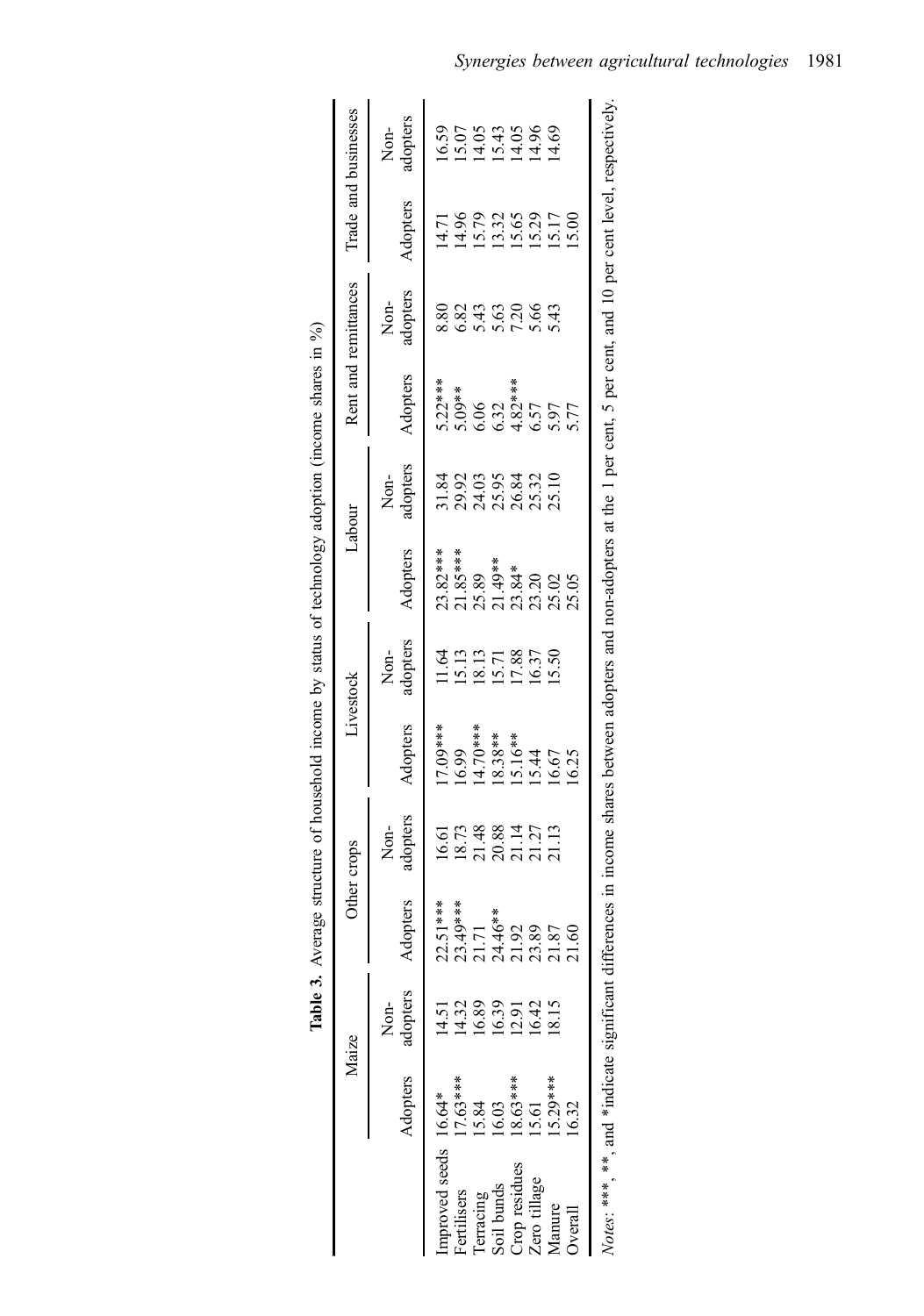<span id="page-9-0"></span>

|                |             | Household income |            | Per capita income |  |  |  |
|----------------|-------------|------------------|------------|-------------------|--|--|--|
|                | Adopters    | Non-adopters     | Adopters   | Non-adopters      |  |  |  |
| Improved seeds | 274,379***  | 165,227          | 48,886***  | 28,700            |  |  |  |
|                | (341, 817)  | (168, 528)       | (75, 198)  | (30, 484)         |  |  |  |
| Fertiliser     | 281,019***  | 229,049          | 52,461***  | 35,635            |  |  |  |
|                | (343, 532)  | (287, 662)       | (81,977)   | (46,600)          |  |  |  |
| Terracing      | 254,066     | 261,958          | 45,765     | 45,823            |  |  |  |
|                | (297, 444)  | (353, 028)       | (63, 737)  | (78,100)          |  |  |  |
| Soil bunds     | 272,661     | 253,843          | 52,026     | 44,213            |  |  |  |
|                | (409, 995)  | (298, 074)       | (102, 419) | (59, 870)         |  |  |  |
| Crop residues  | 257,391     | 258,015          | $41,900**$ | 51,533            |  |  |  |
|                | (341, 788)  | (295, 352)       | (71, 763)  | (68, 466)         |  |  |  |
| Zero tillage   | $316,030**$ | 249,195          | 53,214     | 44,717            |  |  |  |
|                | (369, 461)  | (315, 841)       | (80, 556)  | (68,993)          |  |  |  |
| Manure         | 265,995     | 242,681          | 48,922**   | 40,183            |  |  |  |
|                | (352, 262)  | (264, 715)       | (80,658)   | (47, 024)         |  |  |  |

Table 4. Average household income levels by technology adoption status

Notes: Mean values are shown with standard deviations in parentheses. Incomes are measured in Kenyan shillings (KES) per year; 1 US dollar = 100 KES. \*\*\* and \*\* indicate significant differences between adopters and nonadopters at the 1 per cent and 5 per cent level, respectively.

One drawback of PSM is that it relies on the conditional independence assumption, meaning that adopters and non-adopters are assumed to differ only in terms of observed characteristics. In other words, possible bias due to unobserved heterogeneity is not controlled for. We use two approaches to deal with this potential issue. First, we calculate Rosenbaum bounds to test the null hypothesis of zero change in the estimated effect when different values of unobserved selection bias are introduced (Aakvik, [2001\)](#page-15-0). This test shows how unobserved heterogeneity (or hidden bias) – if relevant – might alter inferences about the estimated treatment effect, but it does not indicate whether unobserved heterogeneity is actually an issue. Second, we use instrumental variable (IV) techniques to test for unobserved heterogeneity (Heckman & Vytlacil, [2005](#page-16-0); Imbens & Wooldridge, [2009](#page-16-0)).<sup>[2](#page-15-0)</sup>

#### 3.2. Propensity score matching

PSM reduces selection bias by only comparing groups of adopters and non-adopters ('treated and 'untreated' subjects in the terminology of the impact evaluation literature) that are sufficiently similar based on observable characteristics. We follow four steps involved in applying PSM, as outlined by Baker ([2000\)](#page-15-0) and Caliendo and Kopeinig ([2008\)](#page-16-0).

First, propensity scores are estimated for each farm household using discrete choice models. For each technology and technology combination, we estimate a regression model with the binary adoption decision as dependent variable. $3$  We use logit regression models that lead to consistent parameter estimates in PSM analysis (Baker, [2000](#page-15-0); Ravallion, [2001\)](#page-17-0). Propensity scores describe the likelihood of adopting a certain technology based on a set of covariates.

Second, the matching algorithm is selected. Matching is the technique to select treated and untreated subjects that are similar in terms of their propensity score. We use kernel based matching (KBM) and radius matching (RM). KBM is a non-parametric matching method that uses the weighted average of the outcome variable (household income) for all non-adopters to construct the counterfactual outcome, attributing a higher weight to those observations that provide a better match. This weighted average is then compared with the outcome variable for the group of adopters. The difference in mean outcomes provides an estimate of the average treatment effect on the treated. For KBM, we use a bandwidth of 0.1. RM is a variant of caliper matching (Dehejia & Wahba, [2002\)](#page-16-0). Applying caliper matching means that an individual from the group of non-adopters is chosen as a matching partner for an adopter that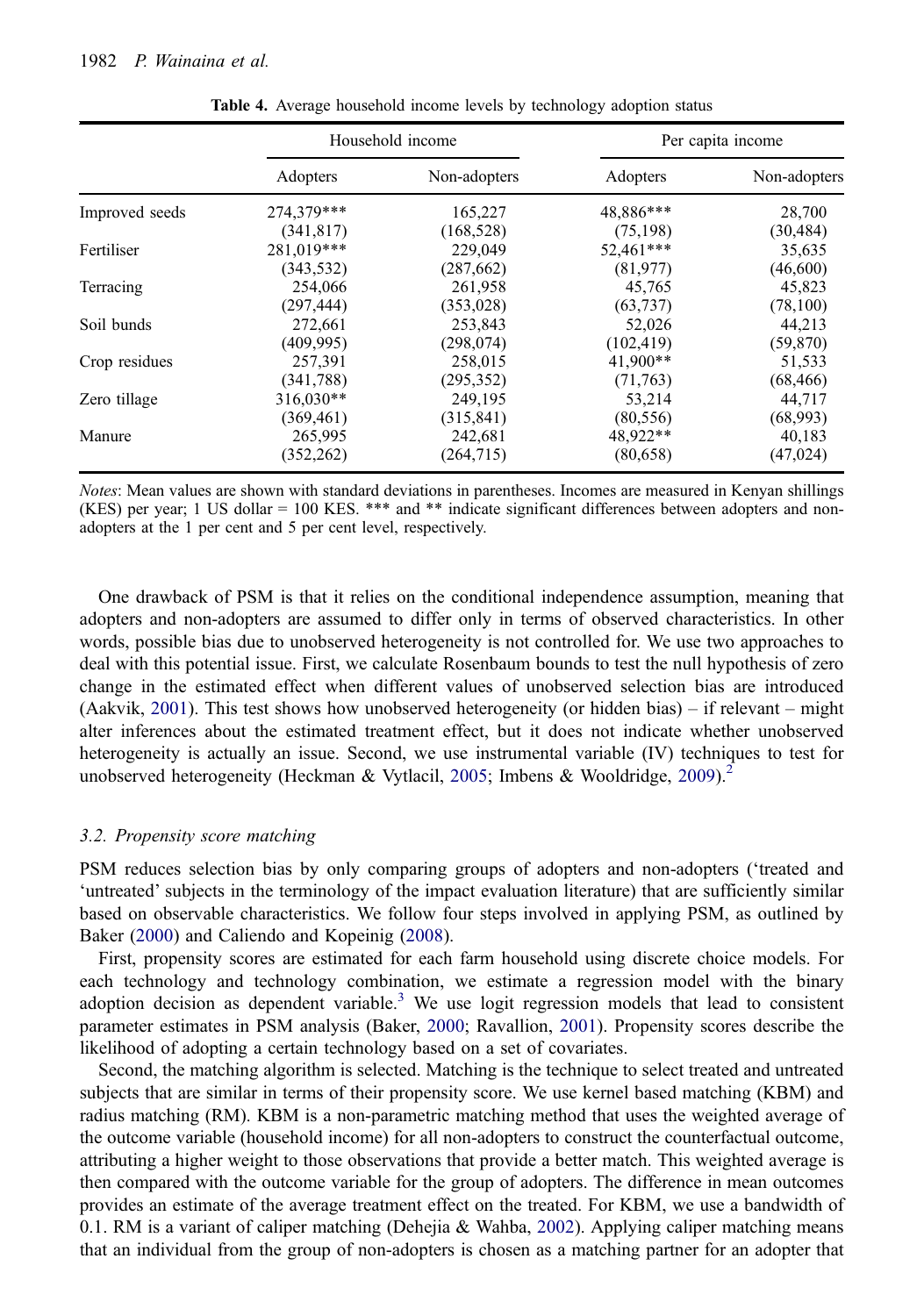<span id="page-10-0"></span>lies within the caliper (propensity range) and is closest in terms of propensity score (Caliendo  $\&$ Kopeinig, [2008](#page-16-0)). RM as a variant of caliper matching implies that not only the nearest neighbour within each caliper is used as a match, but all of the comparison members within the caliper. A benefit of this approach is that it uses only as many comparison units as are available within the caliper and therefore allows for usage of extra (fewer) units when good matches are (not) available. For RM we use a radius caliper of 0.1. A balancing test is then conducted after matching to ascertain that the differences in covariates between adopters and non-adopters have been eliminated, such that the matched comparison group can be considered as a credible counterfactual (Caliendo & Kopeinig, [2008](#page-16-0)).

Third, the common support (overlap) condition is identified. Common support is the area where the balancing score has positive density for both treated and untreated units. No matches can be made to estimate average treatment effects when there is no overlap.

Fourth, the average treatment effect on the treated (ATT) is estimated in the common support region based on the selected matching algorithm.

## 4. Estimation results

# 4.1. Covariate balancing and common support

As explained, logit models were estimated to calculate propensity scores. Results of the logit estimates for the seven technologies considered in this study are shown in Table A2 (Supplementary Materials).<sup>[4](#page-15-0)</sup> Using the same covariates we also estimated logit models to explain the adoption of relevant technology combinations. The propensity scores for adopters and non-adopters were then matched and balanced to find credible counterfactuals. Evidence of successful matching is presented in Table A5 (Supplementary Materials) in terms of reduced bias, low pseudo-R2, and insignificant loglikelihood values after matching. Successful bias reduction was achieved for all technologies except for improved seeds. To achieve successful matching, the number of available untreated controls should be greater than the number of treated subjects (Lunt, [2014](#page-16-0)). Due to the high share of adopters of improved seeds in our sample, this condition could not be fulfilled for this particular technology. To enable balancing, we had to reduce the number of covariates in the logit model for improved seeds. Also, we used a tighter caliper and kernel bandwidth of 0.05 for improved seeds (as compared to 0.1 for the other technologies) to reduce bias as much as possible.

Similarly, the common support condition was fulfilled for all technologies except for improved seeds (propensity score histograms are shown in Figure A1, Supplementary Materials). For improved seeds, we could not find suitable matches for 156 adopters and therefore the ATT estimates for this technology should be interpreted with caution; the estimates only represent the impact on the income of those adopters for whom suitable matches were found. We present differences in important covariates between matched and unmatched adopters in Table A6 (Supplementary Materials). Matched adopters are less wealthy and have lower propensity scores than unmatched adopters, meaning that the ATT results are more relevant for the lower part of the income distribution. Problems with successful matching and common support relate to the high adoption rates of improved seeds in three of the AEZs, namely the moist transitional zone (97%), the highland tropics (94%), and the dry transitional zone (87%). As an additional test, we exclude these three AEZs and estimate the impact of improved seeds in the remaining three AEZs (moist mid-altitude, dry mid-altitude, and lowland tropics), where adoption rates were lower and matching was successful.

## 4.2. Impact of technology adoption on household income

[Table 5](#page-11-0) presents the estimated ATTs for the seven technologies and relevant combinations, with total household income and per capita income as outcome variables. The impact magnitudes and significance levels are quite robust to the chosen matching method. We concentrate on discussing results obtained with radius matching.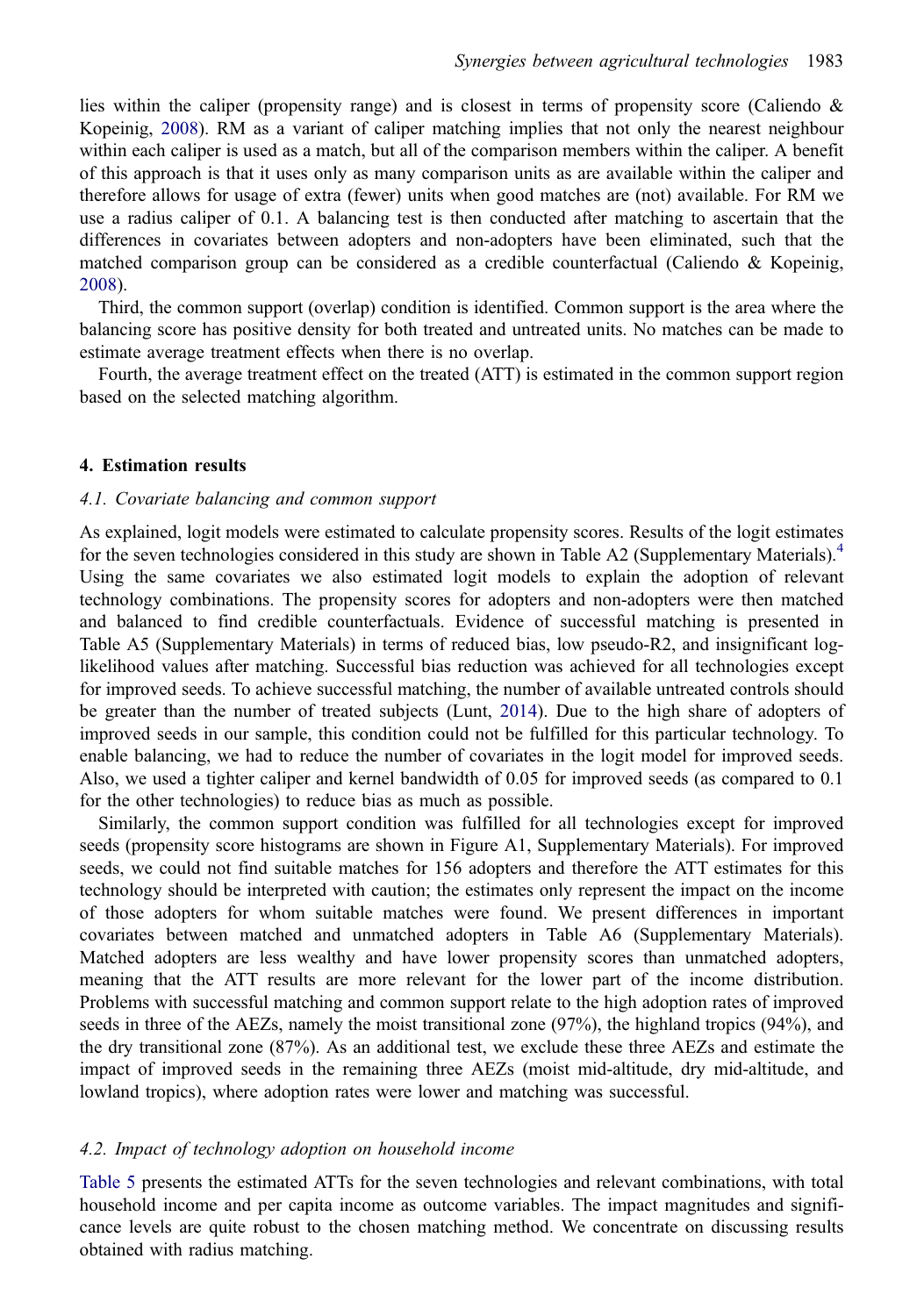<span id="page-11-0"></span>

|                                       |                             | Table 5. Impact of the adoption of technologies and technology combinations on household income using PSM |                          | Radius matching (RM)                |                                |                             | Kernel based matching (KBM)                                                                                                                                                                                                                                                                                   |                                |
|---------------------------------------|-----------------------------|-----------------------------------------------------------------------------------------------------------|--------------------------|-------------------------------------|--------------------------------|-----------------------------|---------------------------------------------------------------------------------------------------------------------------------------------------------------------------------------------------------------------------------------------------------------------------------------------------------------|--------------------------------|
|                                       | Treated (N)                 | Impact on                                                                                                 | ATT                      | Std. error                          | Gamma level                    | ATT                         | Std. error                                                                                                                                                                                                                                                                                                    | Gamma level                    |
| Improved seeds                        | 1132                        | Household income                                                                                          | 39,885**                 | 20,371                              | $1.20 - 1.25$                  | 38,811**                    | 20,562                                                                                                                                                                                                                                                                                                        | $1.20 - 1.25$                  |
|                                       |                             | Per capita income                                                                                         | 5,668                    |                                     |                                | 5,454                       |                                                                                                                                                                                                                                                                                                               |                                |
| Improved seeds for 3 AEZ <sup>a</sup> | 388                         | Household income<br>Per capita income                                                                     | $10,813***$<br>65,184*** | 3,733<br>22,635<br>24,738<br>24,738 | $1.20 - 1.25$<br>$1.20 - 1.25$ | 64,445***<br>$10,737***$    | 3,766<br>22,976<br>3,496<br>24,957                                                                                                                                                                                                                                                                            | $1.20 - 1.25$<br>$1.20 - 1.25$ |
| Fertiliser                            | 807                         | Household income                                                                                          | $-10,679$                |                                     |                                | $-13,280$                   |                                                                                                                                                                                                                                                                                                               |                                |
|                                       |                             | Per capita income                                                                                         | 98                       | 4,477                               |                                | 638                         | 4,509<br>22,200                                                                                                                                                                                                                                                                                               |                                |
| Fertiliser (incl. micronutrients)     | 44                          | Household income<br>Per capita income                                                                     | 28,266<br>2,391          | 4,774<br>22,137                     |                                | 2,037<br>26,771             |                                                                                                                                                                                                                                                                                                               |                                |
| Terraces                              | <b>731</b>                  | Household income                                                                                          | $-11,162$                | 22,456                              |                                |                             | 4,789<br>22,769                                                                                                                                                                                                                                                                                               |                                |
|                                       |                             | Per capita income                                                                                         | 2,140                    | 4,970                               |                                | $-9,457$<br>2,526<br>21,466 | 5,041                                                                                                                                                                                                                                                                                                         |                                |
| Soil bunds                            | 270                         | Household income                                                                                          | 22,171<br>6,679          | 26,802                              |                                |                             | 26,916                                                                                                                                                                                                                                                                                                        |                                |
|                                       |                             | Per capita income                                                                                         |                          | 6,546                               |                                | 6,343                       | 6,566                                                                                                                                                                                                                                                                                                         |                                |
| Crop residue                          | 797                         | Household income                                                                                          | 10,859                   | 23,699                              |                                | 10,325                      |                                                                                                                                                                                                                                                                                                               |                                |
|                                       |                             | Per capita income                                                                                         | $-858$                   | 5,365                               |                                | $-657$                      | 24,112<br>5,463<br>51,265<br>6,838                                                                                                                                                                                                                                                                            |                                |
| Zero tillage                          | 169                         | Household income                                                                                          | $51,257*$                | 31,093                              | $1.70 - 1.75$                  | $52,821*$                   |                                                                                                                                                                                                                                                                                                               | $1.70 - 1.75$                  |
|                                       |                             | Per capita income                                                                                         | 8,080                    | 6,799                               |                                | 8,765                       |                                                                                                                                                                                                                                                                                                               |                                |
| Manure                                | 858                         | Household income                                                                                          | 36,644*                  | 19,234                              | $1.55 - 1.60$                  | 35,595*                     |                                                                                                                                                                                                                                                                                                               | $0.55 - 1.60$                  |
|                                       |                             | Per capita income                                                                                         | $10,000$ ***             | 3,854                               | $1.45 - 1.50$                  | $9,704**$                   |                                                                                                                                                                                                                                                                                                               | $1.45 - 1.50$                  |
| Improved seeds + fertiliser           | 759                         | Household income                                                                                          | $-7,996$                 | 23,313                              |                                | $-10,314$                   | $\begin{array}{l} 19470 \\ 19483 \\ 2051 \\ 1449 \\ 1544 \\ 1749 \\ 1944 \\ 1944 \\ 1944 \\ 1944 \\ 1944 \\ 1944 \\ 1944 \\ 1944 \\ 1944 \\ 1944 \\ 1944 \\ 1944 \\ 1944 \\ 1944 \\ 1944 \\ 1944 \\ 1944 \\ 1944 \\ 1944 \\ 1944 \\ 1944 \\ 1944 \\ 1944 \\ 1944 \\ 1944 \\ 1944 \\ 1944 \\ 1944 \\ 1944 \\ $ |                                |
|                                       |                             | Per capita income                                                                                         | 991                      |                                     |                                | $\frac{140}{5}$             |                                                                                                                                                                                                                                                                                                               |                                |
| Improved seeds + manure               | $\overline{11}$             | Household income                                                                                          | 41,947**                 |                                     | $1.50 - 1.55$                  | 41,026**                    |                                                                                                                                                                                                                                                                                                               | $.50 - 1.55$                   |
|                                       |                             | Per capita income                                                                                         | $9,576***$               | 4,449<br>17,366<br>17,343<br>20,089 | $1.45 - 1.50$                  | $9,423***$                  |                                                                                                                                                                                                                                                                                                               | $1.45 - 1.50$                  |
| Improved seeds + fertiliser + manure  | 449                         | Household income                                                                                          | 7,514<br>3,817           |                                     |                                | 4,141<br>3,203              |                                                                                                                                                                                                                                                                                                               |                                |
|                                       |                             | Per capita income                                                                                         |                          | 4,121                               |                                |                             |                                                                                                                                                                                                                                                                                                               |                                |
| Improved seeds + zero tillage         | 146                         | Household income<br>Per capita income                                                                     | 57,308*<br>8,900         | 34,530<br>7,578<br>36,449           | $06.1 - 58.1$                  | 57,001*                     | 4,144<br>34,562<br>7,585<br>36,600                                                                                                                                                                                                                                                                            | $1.80 - 1.85$                  |
| Zero tillage + crop residues          | $\overline{2}$              | Household income                                                                                          | 31,721                   |                                     |                                | 8,858<br>30,739             |                                                                                                                                                                                                                                                                                                               |                                |
|                                       |                             | Per capita income                                                                                         | 1,704                    | 6,940                               |                                | 1,816                       | 6,980                                                                                                                                                                                                                                                                                                         |                                |
| Zero tillage + manure                 | $\mathcal{S}^{\mathcal{O}}$ | Household income                                                                                          | $.29,188***$             | 45,518                              | $110 - 1.15$                   | $128,618***$                | 45,515                                                                                                                                                                                                                                                                                                        | $1.10 - 1.15$                  |
|                                       |                             | Per capita income                                                                                         | $22,514**$               | 10,375                              | $1.40 - 1.45$                  | 22,192 **                   |                                                                                                                                                                                                                                                                                                               | $-45 - 1.50$                   |
| Zero tillage + fertiliser             | $\Xi$                       | Household income                                                                                          | 63,133                   | 41,987                              |                                | 61,269                      | 10,374<br>42,425                                                                                                                                                                                                                                                                                              |                                |
|                                       |                             | Per capita income                                                                                         | 9,160                    | 8,994                               |                                | 9,237                       | 9,093                                                                                                                                                                                                                                                                                                         |                                |
|                                       |                             |                                                                                                           |                          |                                     |                                |                             |                                                                                                                                                                                                                                                                                                               | $_{\footnotesize {continued}}$ |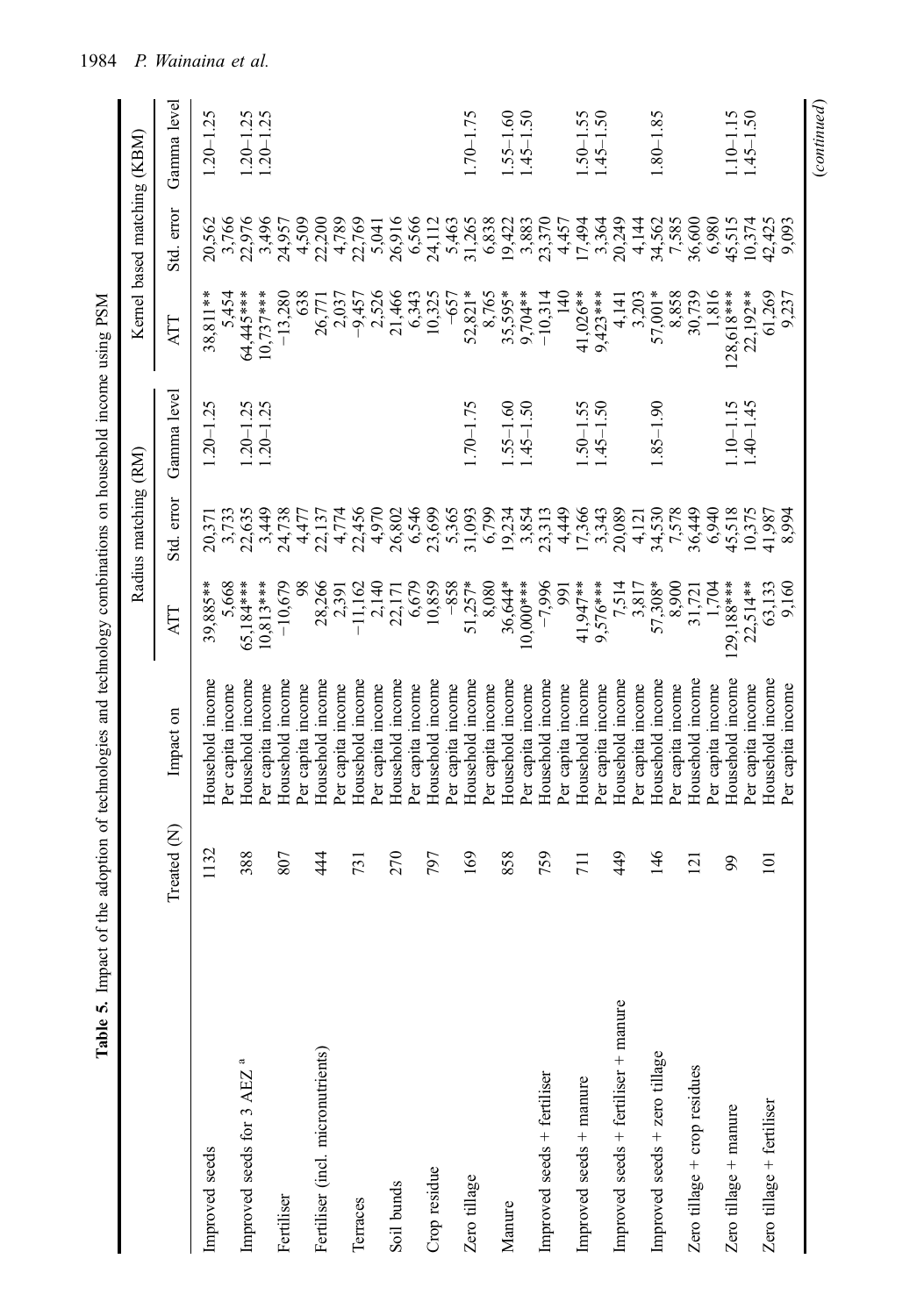|                                                                                                                                                                                                              |                 |                                                                                                                                                                                                                                                                        |                        | Radius matching (RM) |                                |                        | Kernel based matching (KBM) |                                |
|--------------------------------------------------------------------------------------------------------------------------------------------------------------------------------------------------------------|-----------------|------------------------------------------------------------------------------------------------------------------------------------------------------------------------------------------------------------------------------------------------------------------------|------------------------|----------------------|--------------------------------|------------------------|-----------------------------|--------------------------------|
|                                                                                                                                                                                                              | Treated (N)     | Impact on                                                                                                                                                                                                                                                              | ATT                    |                      | Std. error Gamma level         | ATT                    |                             | Std. error Gamma level         |
| Improved seeds $+$ zero tillage $+$ manure                                                                                                                                                                   |                 | Household income<br>Per capita income                                                                                                                                                                                                                                  | 150,150***<br>25,669** | 12,356<br>53,851     | $1.15 - 1.20$<br>$1.35 - 1.40$ | 148.858***<br>25,697** | 53,941<br>53,941            | $1.15 - 1.20$<br>$1.35 - 1.40$ |
| Terracing + manure                                                                                                                                                                                           | $\frac{510}{5}$ | Household income                                                                                                                                                                                                                                                       | 10,138                 | 22,163               |                                | 6,566                  | 22,488                      |                                |
|                                                                                                                                                                                                              |                 | Per capita income                                                                                                                                                                                                                                                      | 5,945                  | 4,867                |                                | 5,684                  |                             |                                |
| Improved seeds $+$ terracing $+$ manure                                                                                                                                                                      | 429             | Household income                                                                                                                                                                                                                                                       | 22,169                 | 22,238               |                                |                        | 4,936<br>22,476             |                                |
|                                                                                                                                                                                                              |                 | Per capita income                                                                                                                                                                                                                                                      | 7,574                  | 4,930                |                                | 20,244<br>7,391        | 4,969                       |                                |
| Improved seeds + terracing + manure + fertiliser                                                                                                                                                             | 281             | Household income                                                                                                                                                                                                                                                       | 16,296                 | 25,175               |                                | 18,208                 | 25,476                      |                                |
|                                                                                                                                                                                                              |                 | Per capita income                                                                                                                                                                                                                                                      | 6,990                  | 5,765                |                                | 7,273                  | 5,825                       |                                |
| and lowland tropics, where a sufficient number of non-adopters was found for robust impact assessment<br>Notes: ***, **, and *significant at 1 per cent, 5<br>Results are reported in Kenyan Shillings (KES) |                 | per year, 1 US dollar = 100 KES. <sup>a</sup> This refers to the three agroecological zones (AEZ) moist mid-altitude, dry mid-altitude,<br>per cent, and 10 per cent level, respectively. PSM, propensity score matching; ATT, average treatment effect on the treated |                        |                      |                                |                        |                             |                                |

| ı |
|---|
| ≍ |

Synergies between agricultural technologies 1985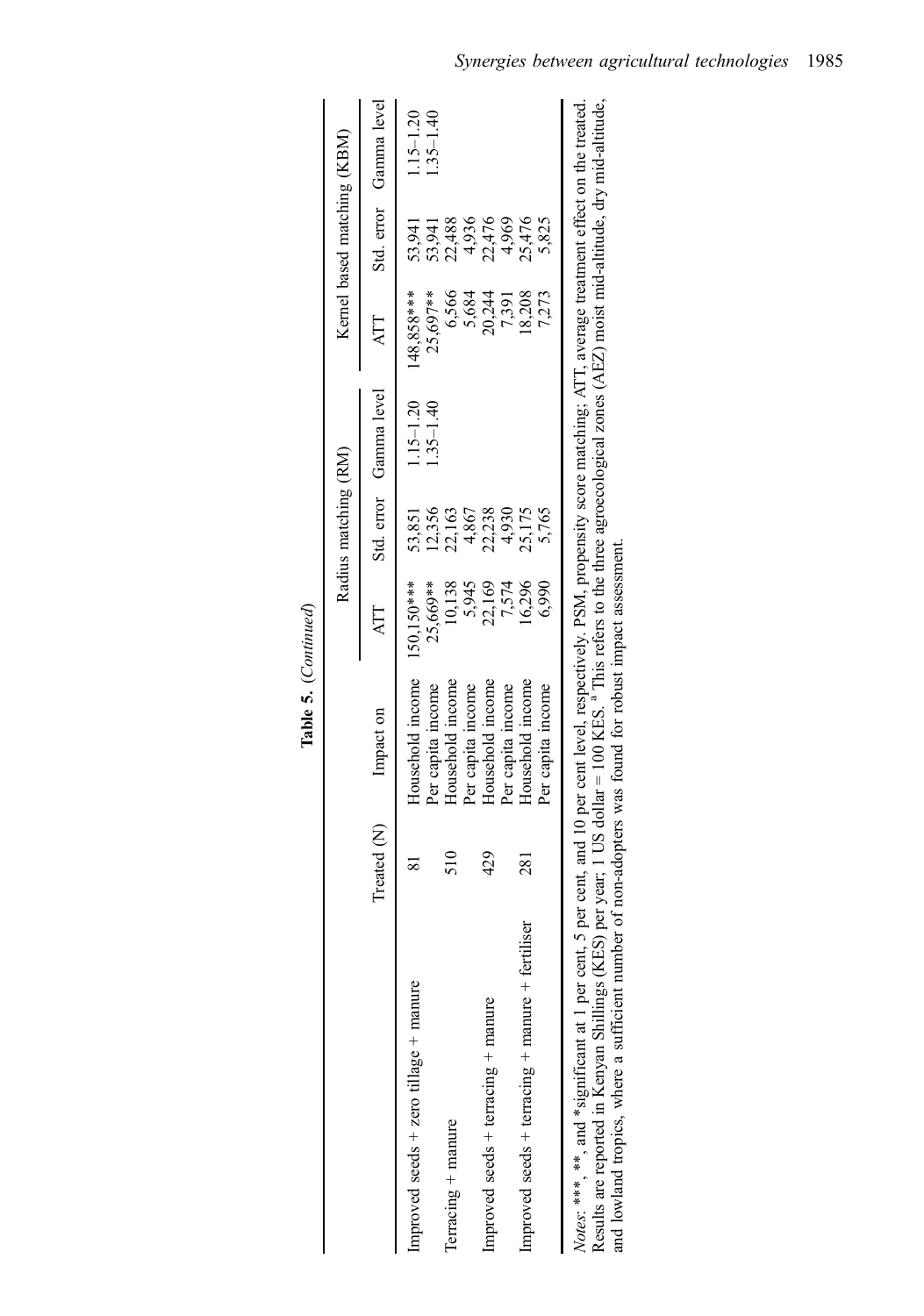<span id="page-13-0"></span>For terracing, crop residue management, and soil bunds we do not observe any significant impact on household income. In comparison, for the other two NRM technologies, zero tillage and use of manure, significantly positive income effects are observed. Adoption of zero tillage increases household income by KES 51,527 which is equivalent to a gain of approximately 16 per cent. The effect of zero tillage on per capita income is positive but insignificant. Manure adopters increase their total income by KES 36,444 (14%) and their per capita income by KES 10,000 (20%).

Turning to the input-intensive technologies, adoption of improved maize seeds contributes to an increase in household income by almost 15 per cent, when observations from all six AEZ are included. When only looking at the three AEZ with somewhat lower adoption rates, the ATT gets even larger, indicating that improved seeds help to raise household living standards. Somewhat strikingly, however, the use of chemical fertiliser does not contribute to household income gains. The estimated effect for fertiliser is even negative, albeit not statistically significant. This is in spite of the fact that fertiliser adopters are significantly richer than non-adopters, as was shown above in [Table 4.](#page-9-0)

What are reasons for the insignificant effect of fertiliser adoption? Average fertiliser rates used in the Kenyan small farm sector are still lower than recommended levels. Many of the soils are nutrientdepleted, hence positive yield and income effects of fertilisation should actually be expected. However, many of the farmers use fertilisers that only contain nitrogen (N), phosphorus (P), and potassium (K). While these are the key macronutrients that plants need for healthy growth, several micronutrients – such as sulphur (S), boron (B), zinc (Zn), copper (Cu), or manganese (Mn) – are also required (Ryan et al., [2013\)](#page-17-0). Many of the African soils are micronutrient depleted, so that using NPK fertilisers alone may not always result in expected yield gains (Chianu, Chianu, & Mairura, [2012\)](#page-16-0). Furthermore, Marenya and Barrett [\(2009](#page-16-0)) showed that constraints in biophysical soil conditions, such as low carbon content, may also reduce the effectiveness of chemical fertilisers. These factors could also explain the notable differences in impacts between chemical fertilisers and manure, because manure contains a broader set of nutrients (including micronutrients) and also improves biophysical soil conditions. When we confine the group of chemical fertiliser adopters to those that used fertilisers with micronutrients, the negative ATT estimate turns positive, even though it remains insignificant due to large standard errors [\(Table 5\)](#page-11-0).

We now look at the effects for technology combinations in [Table 5](#page-11-0). The adoption of improved seeds together with chemical fertilisers does not lead to a significant ATT, which is related to the disappointing fertiliser effect discussed previously. However, combining improved seeds with manure results in highly significant impacts on household income (15%) and per capita income (18%). The combination of improved seeds with zero tillage also increases household income beyond what both technologies achieve when adopted alone. The largest positive income effects are observed when improved seeds are combined with manure and zero tillage. On average, this combination of three technologies produces household income gains of KES 150,150 (35%) and per capita income gains of KES 25,669 (35%). These results clearly underline that important synergies between input-intensive and NRM technologies exist. On the other hand, we also see in [Table 5](#page-11-0) that the number of adopters of such promising technology combinations is relatively low, suggesting that the synergies are not yet fully exploited.

#### 4.3. Robustness checks

As mentioned, PSM relies on the conditional independence assumption, meaning that there no unobserved heterogeneity (hidden bias) between adopters and non-adopters. We calculate Rosenbaum bounds (critical gamma levels) that indicate how hidden bias – if present – might affect the estimated impact. The gamma level is defined as the odds ratio of differential treatment assignment due to an unobserved covariate. For instance, a gamma level of 1.50 would imply that matched subjects would have to differ by a factor of 50 per cent in terms of unobserved characteristics in order to render the estimated ATT insignificant. In [Table 5,](#page-11-0) we report gamma levels for the significant ATT estimates. In most cases, the values are larger than 1.3, especially for the per capita income estimates that account for household size. Hence, most of the general inferences seem to be fairly robust to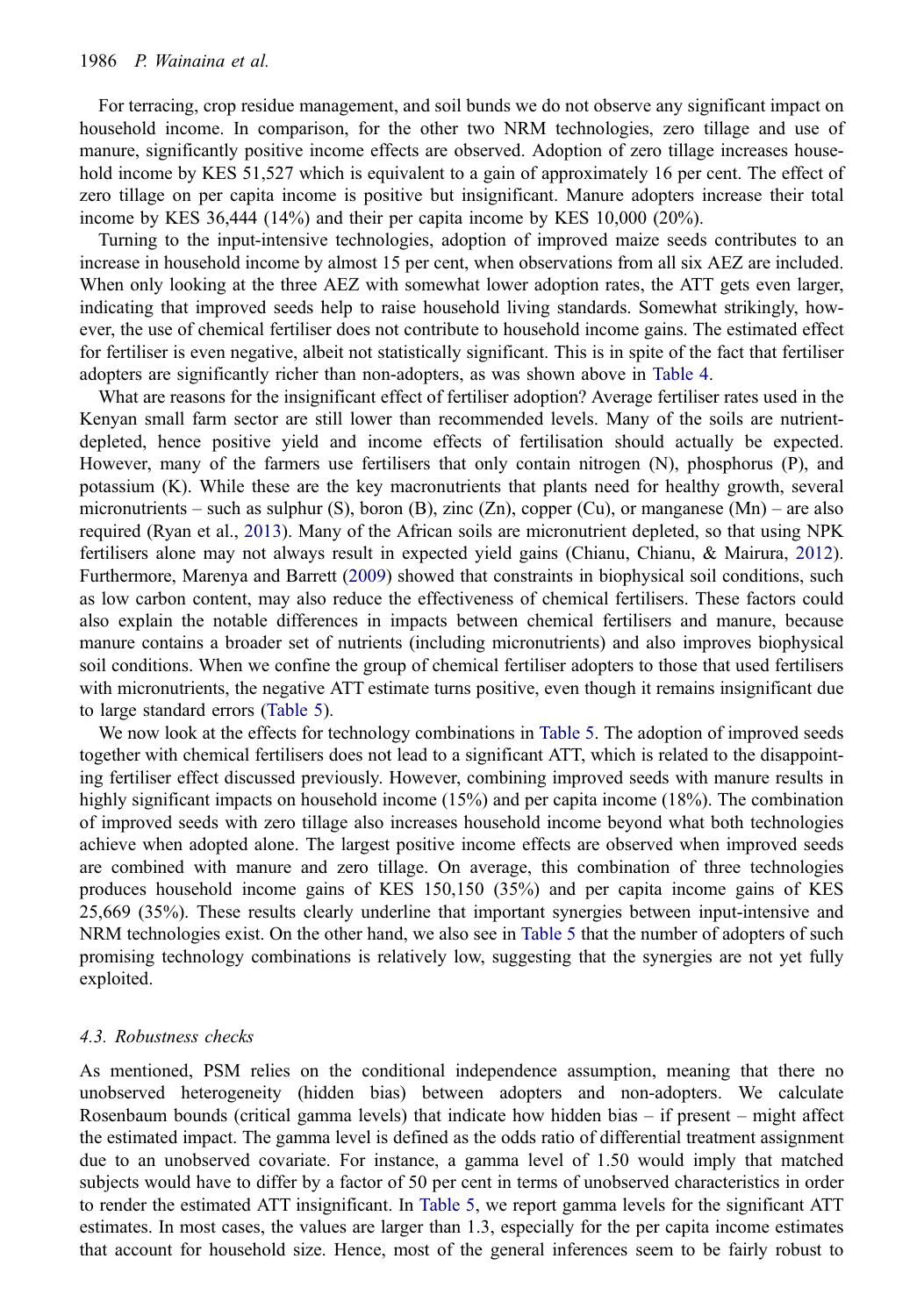<span id="page-14-0"></span>unobserved heterogeneity. However, the gamma levels for the effects of improved seeds are smaller (1.20–1.25), meaning that more caution is warranted.

In another robustness check, we test for selection bias due to unobserved heterogeneity using IV treatment effect models. Finding valid instruments that are correlated with technology adoption but uncorrelated with household income is difficult. We were unable to find one single instrument that passed the identification tests for all the different technologies. Hence, we had to use different instruments. One instrument that worked well for several technologies is the adoption rate for that particular technology at sub-location level. Studies in different contexts showed that individual technology adoption behaviour is often influenced by adoption rates in the local network through learning and imitation effects (Bandiera & Rasul, [2006](#page-15-0); Matuschke & Qaim, [2009\)](#page-16-0). Another instrument that we use for some of the NRM technologies is the proportion of land with slopes at the farm level. Previous research showed that slope of the land is an important factor in explaining the adoption of practices to reduce soil erosion, such as terracing (Wainaina et al., [2016](#page-17-0)). While steep slopes can also affect household income through other pathways, most of the land with slopes in our sample is moderately sloped so that there is no direct correlation with income. Finally, we use farmers' exposure to technologies through extension services or other channels as additional instruments. NRM technologies are often knowledge-intensive, so that good access to agricultural extension is an important adoption determinant (Lee, [2005;](#page-16-0) Noltze et al., [2013\)](#page-17-0).

Table A7 (Supplementary Materials) shows in more detail which instruments were used for which technologies together with IV estimates of the treatment effects on income and tests of the null hypothesis of no unobserved heterogeneity (hidden bias). For most technologies, this null hypothesis cannot be rejected. We conclude that unobserved heterogeneity does not bias our estimation results with PSM. The only exception is manure, where hidden bias seems to be an issue. Interestingly, however, the treatment effects for the adoption of manure estimated with the IV models are larger than those estimated with PSM, meaning that we rather underestimate the true effect with PSM due to negative selection bias. While the exact magnitude of the estimates should not be over-interpreted, the general findings do not seem to be undermined by hidden bias. Nevertheless, as some of the instruments used could be challenged, some caution is warranted. Follow-up research with different identification strategies will be useful to re-examine the magnitude of the treatment effects.

# 5. Conclusion

Sustainable intensification is seen by many as the new paradigm for increasing agricultural productivity and income in the African small farm sector while conserving natural resources and reducing negative environmental externalities. Sustainable intensification requires a broad portfolio of innovations and technologies, including improved seeds, fertilisers, as well as various natural resource management (NRM) practices. While in the public debate technologies that rely on external inputs are sometimes depicted as being incompatible with NRM technologies, in reality there may be interesting synergistic relationships when elements of both types of technologies are combined. Possible synergies in smallholder environments are not yet sufficiently understood. Most impact studies focus on the effects of single technologies. In this article, we have used representative data from smallholder farmers in Kenya to compare the effects of various input-intensive technologies, NRM technologies, and selected combinations.

In particular, we have used propensity score matching methods to analyse impacts of technology adoption on household income. The estimation results show that – when adopted alone – some technologies produce positive income effects, while other technologies do not. At the same time, some of the technology combinations lead to higher positive impacts. The largest positive income effects are observed when improved seeds are adopted together with organic manure and zero tillage practices. This clearly underlines that there are important synergies between input-intensive and NRM technologies. On the other hand, the number of farmers adopting such promising technology combinations is relatively low, suggesting that the synergies are not yet fully exploited. More impact studies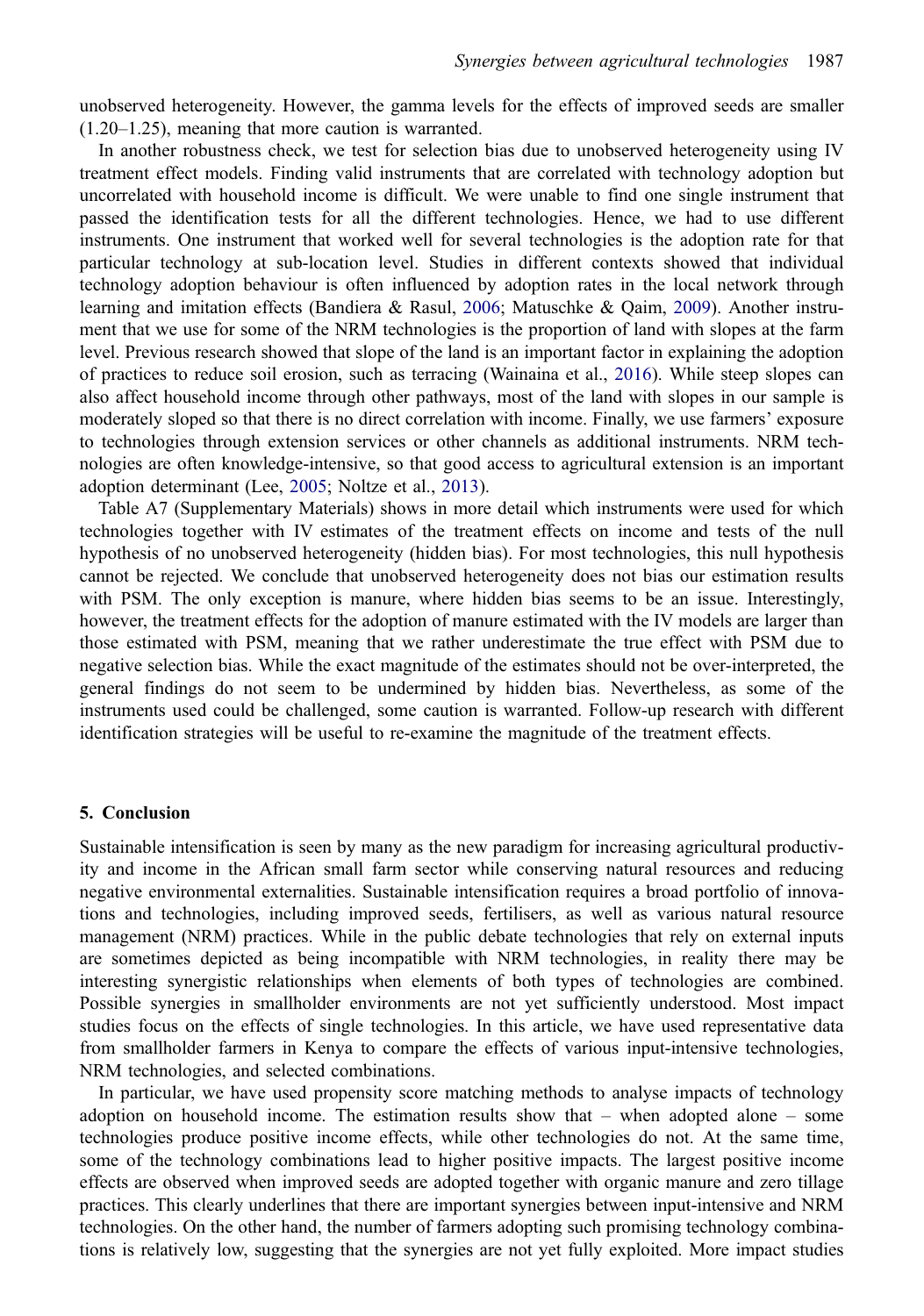<span id="page-15-0"></span>that explicitly account for possible synergies can help to improve the knowledge that is needed for designing and promoting suitable technology combinations in particular settings.

Our analysis has a few limitations. First, we used cross-section data from only one year, even though impacts of technologies may vary over time due to climatic variability and other factors. Second, while propensity score matching helps to control selection bias due to observable factors, unobserved heterogeneity may still lead to hidden bias. We tested for hidden bias by using instrumental variables, but identifying valid instruments for all technologies is challenging with cross-section data. Third, we could only analyse a few technology combinations, because for other combinations we did not have sufficient adoption observations for meaningful impact assessment. Against this background the exact numerical results should be interpreted with caution. However, our intention was not to provide conclusive evidence. Rather, we wanted to show that important synergies between different types of technologies exist, which were often neglected in previous impact studies. Follow-up research is needed for more comprehensive understanding.

## Disclosure statement

No potential conflict of interest was reported by the authors.

# **Notes**

- 1. In principle, it is possible to evaluate the impact of maize technology adoption on all the different components of farm and off-farm income and thus analyse possible spillovers between household economic activities more explicitly. However, using multiple outcome variables in the impact analysis and presenting the effects of seven technologies and various technology combinations would have been beyond the scope of this article.
- 2. IV techniques require the use of valid instruments for the potentially endogenous treatment variables. Finding valid instruments is challenging, especially when using multiple treatment variables, as in our case. We discuss the instruments used below.
- 3. We use separate regression models for each technology and technology combination. It is possible that the different adoption decisions are not independent, which would lead to correlation between the error terms. To test whether such correlation has an influence on the estimated coefficients, which are used for the propensity score calculations, we also run a multivariate probit model that accounts for error term correlation.
- 4. To test whether error term correlation could lead to possible bias, we run a multivariate probit model for the seven technologies and compare with results from separately estimated probit models. Results of these models are shown in Tables A3 and A4 (Supplementary Materials). The estimated coefficients do not differ significantly, so we conclude that error term correlation does not bias the propensity score calculations.

## References

- Aakvik, A. [\(2001](#page-9-0)). Bounding a matching estimator: The case of a Norwegian training program. Oxford Bulletin of Economics and Statistics, 63(1), 115–143. doi[:10.1111/obes.2001.63.issue-1](https://doi.org/10.1111/obes.2001.63.issue-1)
- Abadie, A., & Imbens, G. W. [\(2006](#page-7-0)). Large sample properties of matching estimators for average treatment effects. Econometrica, 74(1), 235–267. doi:[10.1111/ecta.2006.74.issue-1](https://doi.org/10.1111/ecta.2006.74.issue-1)
- Altieri, M. A. ([2002\)](#page-2-0). Agroecology: The science of natural resource management for poor farmers in marginal environments. Agriculture, Ecosystems & Environment, 93(1), 1–24. doi[:10.1016/S0167-8809\(02\)00085-3](https://doi.org/10.1016/S0167-8809(02)00085-3)
- Asfaw, S., Shiferaw, B., Simtowe, F., & Lipper, L. ([2012\)](#page-2-0). Impact of modern agricultural technologies on smallholder welfare: Evidence from Tanzania and Ethiopia. Food Policy, 37(3), 283–295. doi[:10.1016/j.foodpol.2012.02.013](https://doi.org/10.1016/j.foodpol.2012.02.013)
- Babatunde, R. O., & Qaim, M. ([2010\)](#page-6-0). Impact of off-farm income on food security and nutrition in Nigeria. Food Policy, 35, 303–311. doi:[10.1016/j.foodpol.2010.01.006](https://doi.org/10.1016/j.foodpol.2010.01.006)
- Baker, J. L. ([2000\)](#page-9-0). Evaluating the impact of development projects on poverty: A handbook for practitioners. Washington, DC: World Bank Publications.
- Bandiera, O., & Rasul, I. [\(2006](#page-14-0)). Social networks and technology adoption in northern Mozambique. Economic Journal, 116, 869–902. doi[:10.1111/ecoj.2006.116.issue-514](https://doi.org/10.1111/ecoj.2006.116.issue-514)
- Becerril, J., & Abdulai, A. [\(2010](#page-2-0)). The impact of improved maize varieties on poverty in Mexico: A propensity score-matching approach. World Development, 38(7), 1024–1035. doi[:10.1016/j.worlddev.2009.11.017](https://doi.org/10.1016/j.worlddev.2009.11.017)
- Binswanger-Mkhize, H. P., & Savastano, S. ([2017](#page-2-0)). Agricultural intensification: The status in six African countries. Food Policy, 67, 26–40. doi:[10.1016/j.foodpol.2016.09.021](https://doi.org/10.1016/j.foodpol.2016.09.021)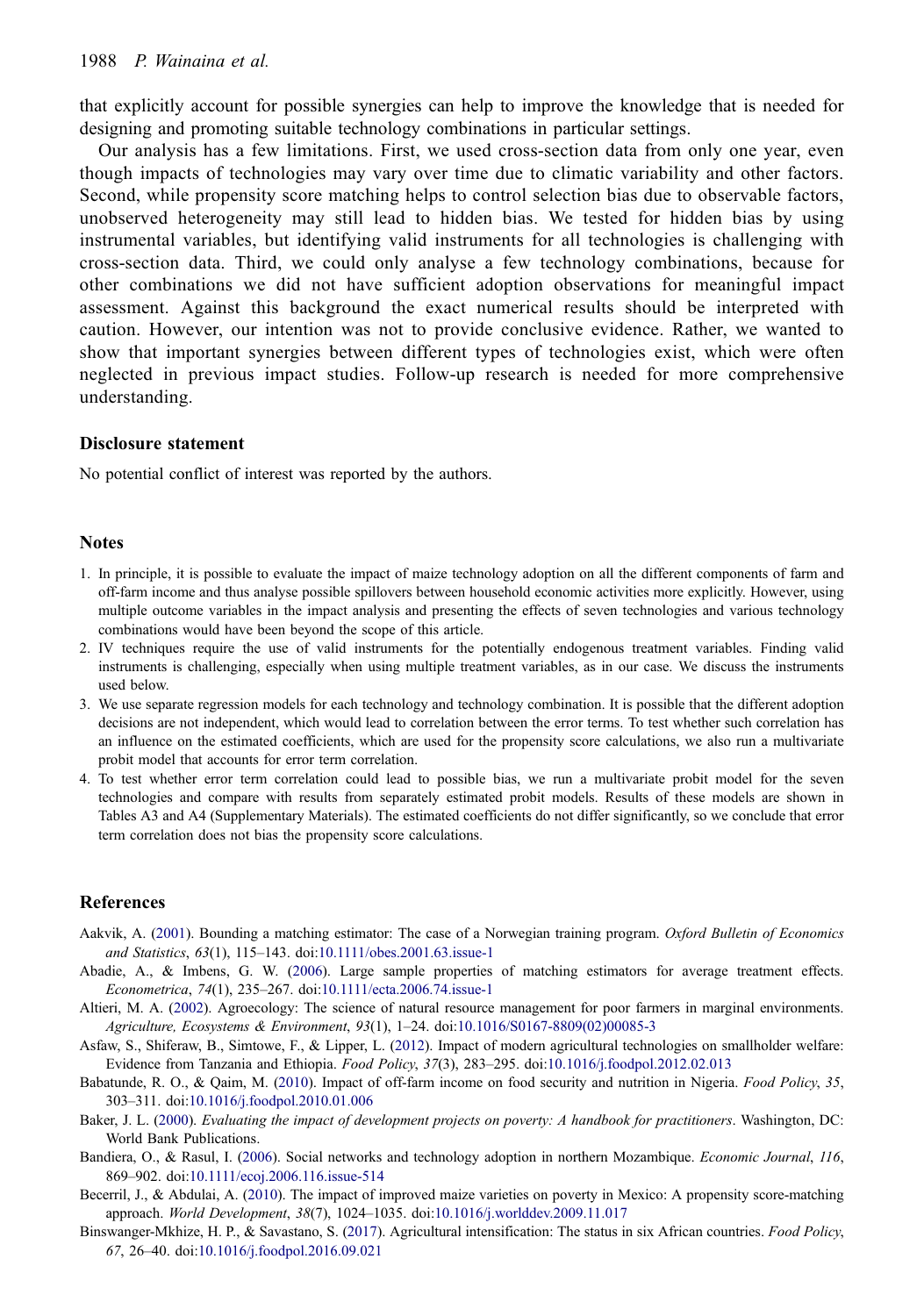- <span id="page-16-0"></span>Caliendo, M., & Kopeinig, S. [\(2008](#page-9-0)). Some practical guidance for the implementation of propensity score matching. Journal of Economic Surveys, 22(1), 31–72. doi[:10.1111/joes.2008.22.issue-1](https://doi.org/10.1111/joes.2008.22.issue-1)
- Carletto, G., Ruel, M., Winters, P., & Zezza, A. [\(2015](#page-1-0)). Farm-level pathways to improved nutritional status: Introduction to the special issue. The Journal of Development Studies, 51(8), 945–957. doi:[10.1080/00220388.2015.1018908](https://doi.org/10.1080/00220388.2015.1018908)
- Chianu, J. N., Chianu, J. N., & Mairura, F. [\(2012](#page-13-0)). Mineral fertilizers in the farming systems of sub-Saharan Africa: A review. Agronomy for Sustainable Development, 32(2), 545–566. doi:[10.1007/s13593-011-0050-0](https://doi.org/10.1007/s13593-011-0050-0)
- Christiaensen, L. [\(2017](#page-1-0)). Agriculture in Africa Telling myths from facts: A synthesis. Food Policy, 67, 1–11. doi:[10.1016/j.](https://doi.org/10.1016/j.foodpol.2017.02.002) [foodpol.2017.02.002](https://doi.org/10.1016/j.foodpol.2017.02.002)
- Dehejia, R. H., & Wahba, S. ([2002\)](#page-7-0). Propensity score-matching methods for nonexperimental causal studies. Review of Economics and Statistics, 84(1), 151–161. doi:[10.1162/003465302317331982](https://doi.org/10.1162/003465302317331982)
- Di Falco, S., & Veronesi, M. ([2013](#page-2-0)). How can African agriculture adapt to climate change? A counterfactual analysis from Ethiopia. Land Economics, 89(4), 743–766. doi[:10.3368/le.89.4.743](https://doi.org/10.3368/le.89.4.743)
- Evenson, R. E., & Gollin, D. [\(2003](#page-1-0)). Assessing the impact of the Green Revolution, 1960 to 2000. Science, 300(5620), 758–762. doi:[10.1126/science.1078710](https://doi.org/10.1126/science.1078710)
- Fisher, M., Abate, T., Lunduka, R. W., Asnake, W., Alemayehu, Y., & Madulu, R. B. ([2015\)](#page-3-0). Drought tolerant maize for farmer adaptation to drought in sub-Saharan Africa: Determinants of adoption in eastern and southern Africa. Climatic Change, 133 (2), 283–299. doi:[10.1007/s10584-015-1459-2](https://doi.org/10.1007/s10584-015-1459-2)
- Gebremedhin, B., & Swinton, S. M. [\(2003\)](#page-3-0). Investment in soil conservation in northern Ethiopia: The role of land tenure security and public programs. Agricultural Economics, 29(1), 69-84. doi[:10.1111/agec.2003.29.issue-1](https://doi.org/10.1111/agec.2003.29.issue-1)
- Godfray, H. C. J., Beddington, J. R., Crute, I. R., Haddad, L., Lawrence, D., Muir, J. F., . . . Toulmin, C. [\(2010](#page-1-0)). Food security: The challenge of feeding 9 billion people. Science, 327(5967), 812–818. doi:[10.1126/science.1185383](https://doi.org/10.1126/science.1185383)
- Greenpeace Africa. [\(2015](#page-2-0)). Fostering economic resilience: The financial benefits of ecological farming in Kenya and Malawi. Johannesburg, South Africa: Author.
- Hassan, R. M. (ed). ([1998\)](#page-2-0). Maize technology development and transfer: A GIS application for research planning in Kenya. Wallingford: CAB International.
- Heckman, J. J., & Vytlacil, E. [\(2005](#page-9-0)). Structural equations, treatment effects, and econometric policy evaluation1. *Econometrica*, 73(3), 669–738. doi:[10.1111/ecta.2005.73.issue-3](https://doi.org/10.1111/ecta.2005.73.issue-3)
- Hertel, T. W. ([2015\)](#page-1-0). The challenges of sustainably feeding a growing planet. Food Security, 7(2), 185-198. doi[:10.1007/s12571-](https://doi.org/10.1007/s12571-015-0440-2) [015-0440-2](https://doi.org/10.1007/s12571-015-0440-2)
- Hobbs, P. R., Sayre, K., & Gupta, R. ([2008\)](#page-2-0). The role of conservation agriculture in sustainable agriculture. Philosophical Transactions of the Royal Society B: Biological Sciences, 363(1491), 543–555. doi:[10.1098/rstb.2007.2169](https://doi.org/10.1098/rstb.2007.2169)
- Imbens, G. W., & Wooldridge, J. M. ([2009\)](#page-9-0). Recent developments in the econometrics of program evaluation. Journal of Economic Literature, 47(1), 5–86. doi[:10.1257/jel.47.1.5](https://doi.org/10.1257/jel.47.1.5)
- Jaetzold, R., Schmidt, H., Hornetz, B., & Shisanya, C. (2005). Farm management handbook of Kenya; (2nd ed.). Nairobi: Ministry of Agriculture.
- Kabunga, N. S., Dubois, T., & Qaim, M. ([2014\)](#page-2-0). Impact of tissue culture banana technology on farm household income and food security in Kenya. Food Policy, 45, 25–34. doi:[10.1016/j.foodpol.2013.12.009](https://doi.org/10.1016/j.foodpol.2013.12.009)
- Kassie, M., Erenstein, O., Jaleta, M., Marenya, P. P., & Mekuria, M. [\(2015](#page-2-0)) Technology diversification: Assessing impacts on crop income and agro-chemicals use in Malawi. Paper presented at the 29th Conference of the International Association of Agricultural Economists, 9-14 August, Milan.
- Kassie, M., Teklewold, H., Jaleta, M., Marenya, P., & Erenstein, O. [\(2015](#page-2-0)). Understanding the adoption of a portfolio of sustainable intensification practices in eastern and southern Africa. Land Use Policy, 42, 400–411. doi:[10.1016/j.](https://doi.org/10.1016/j.landusepol.2014.08.016) [landusepol.2014.08.016](https://doi.org/10.1016/j.landusepol.2014.08.016)
- Kassie, M., Teklewold, H., Marenya, P., Jaleta, M., & Erenstein, O. ([2015\)](#page-2-0). Production risks and food security under alternative technology choices in Malawi: Application of a multinomial endogenous switching regression. Journal of Agricultural Economics, 66(3), 640–659. doi[:10.1111/jage.2015.66.issue-3](https://doi.org/10.1111/jage.2015.66.issue-3)
- Kassie, M., Zikhali, P., Pender, J., & Köhlin, G. ([2010](#page-2-0)). The economics of sustainable land management practices in the Ethiopian highlands. Journal of Agricultural Economics, 61(3), 605–627. doi[:10.1111/j.1477-9552.2010.00263.x](https://doi.org/10.1111/j.1477-9552.2010.00263.x)
- Kenya National Bureau of Statistics. [\(2010](#page-3-0)). Population census. Nairobi: Author.
- Lee, D. R. ([2005\)](#page-6-0). Agricultural sustainability and technology adoption: Issues and policies for developing countries. American Journal of Agricultural Economics, 87, 1325–1334. doi[:10.1111/ajae.2005.87.issue-5](https://doi.org/10.1111/ajae.2005.87.issue-5)
- Lunt, M. [\(2014](#page-10-0)). Selecting an appropriate caliper can be essential for achieving good balance with propensity score matching. American Journal of Epidemiology, 179(2), 226–235. doi:[10.1093/aje/kwt212](https://doi.org/10.1093/aje/kwt212)
- Manda, J., Alene, A. D., Gardebroek, C., Kassie, M., & Tembo, G. [\(2016](#page-2-0)). Adoption and impacts of sustainable agricultural practices on maize yields and incomes: Evidence from rural Zambia. Journal of Agricultural Economics, 67, 130-153. doi:[10.1111/1477-9552.12127](https://doi.org/10.1111/1477-9552.12127)
- Marenya, P. P., & Barrett, C. B. [\(2009](#page-13-0)). Soil quality and fertilizer use rates among smallholder farmers in western Kenya. Agricultural Economics, 40(5), 561–572. doi:[10.1111/agec.2009.40.issue-5](https://doi.org/10.1111/agec.2009.40.issue-5)
- Mathenge, M. K., Smale, M., & Olwande, J. ([2014\)](#page-2-0). The impacts of hybrid maize seed on the welfare of farming households in Kenya. Food Policy, 44, 262–271. doi[:10.1016/j.foodpol.2013.09.013](https://doi.org/10.1016/j.foodpol.2013.09.013)
- Matuschke, I., & Qaim, M. [\(2009](#page-14-0)). The impact of social networks on hybrid seed adoption in India. Agricultural Economics, 40, 493–505. doi[:10.1111/agec.2009.40.issue-5](https://doi.org/10.1111/agec.2009.40.issue-5)